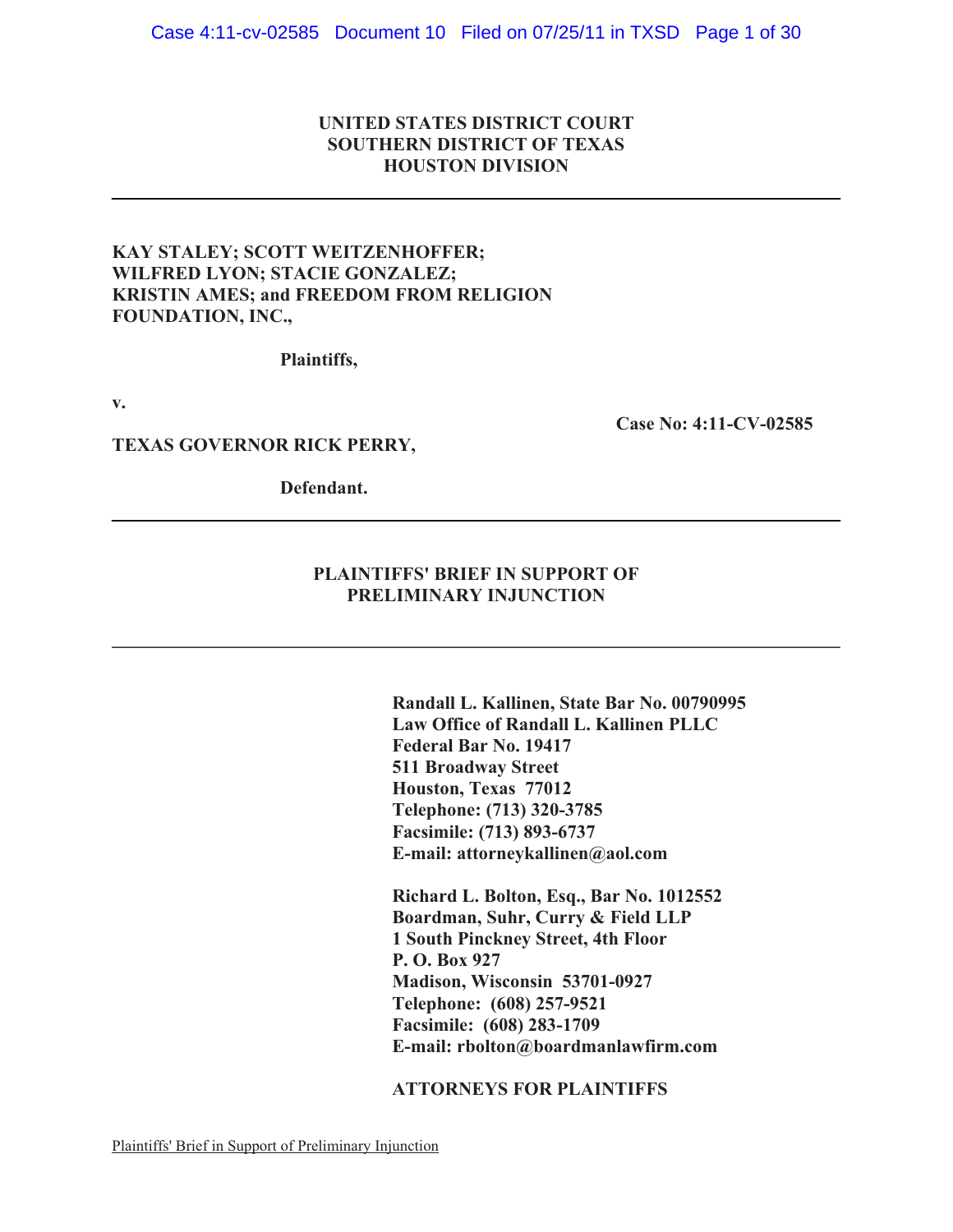# **TABLE OF CONTENTS**

**Page**

| I.   |           |                                                                 | 1              |
|------|-----------|-----------------------------------------------------------------|----------------|
| II.  |           |                                                                 | $\overline{2}$ |
| III. |           | STATEMENT OF ISSUE AND STANDARD OF REVIEW                       | 3              |
| IV.  |           |                                                                 | 3              |
|      | A.        |                                                                 | 3              |
|      | <b>B.</b> | Governor Perry Promotes Exclusively Christian Prayer Rally      | $\overline{4}$ |
|      | C.        | Governor Perry Aligns with a Conservative Evangelical Christian | 6              |
|      | D.        | Governor Perry Urges Christian Prayer For All Texans            | 7              |
|      | Ε.        |                                                                 | 9              |
|      | F.        | Governor Perry's Christian Prayer Rally is Divisive and         | 11             |
| V.   |           |                                                                 | 12             |
| VI.  |           | THE PLAINTIFFS HAVE ESTABLISHED A SUBSTANTIAL                   | 13             |
|      | A.        | Governor Perry's Christian Prayer Rally Violates Virtually      | 13             |
|      |           | 1.                                                              | 14             |
|      |           | 2.<br>A Christian Prayer Rally Violates the Lemon Test          | 15             |
|      | <b>B.</b> | Government Speech Endorsing Religion is Prohibited              | 18             |
|      | $C$ .     | Actual Legal Coercion is Not a Required Element of an           | 19             |
|      | D.        | Governor Perry's Endorsement of Religion is Directed at the     | 20             |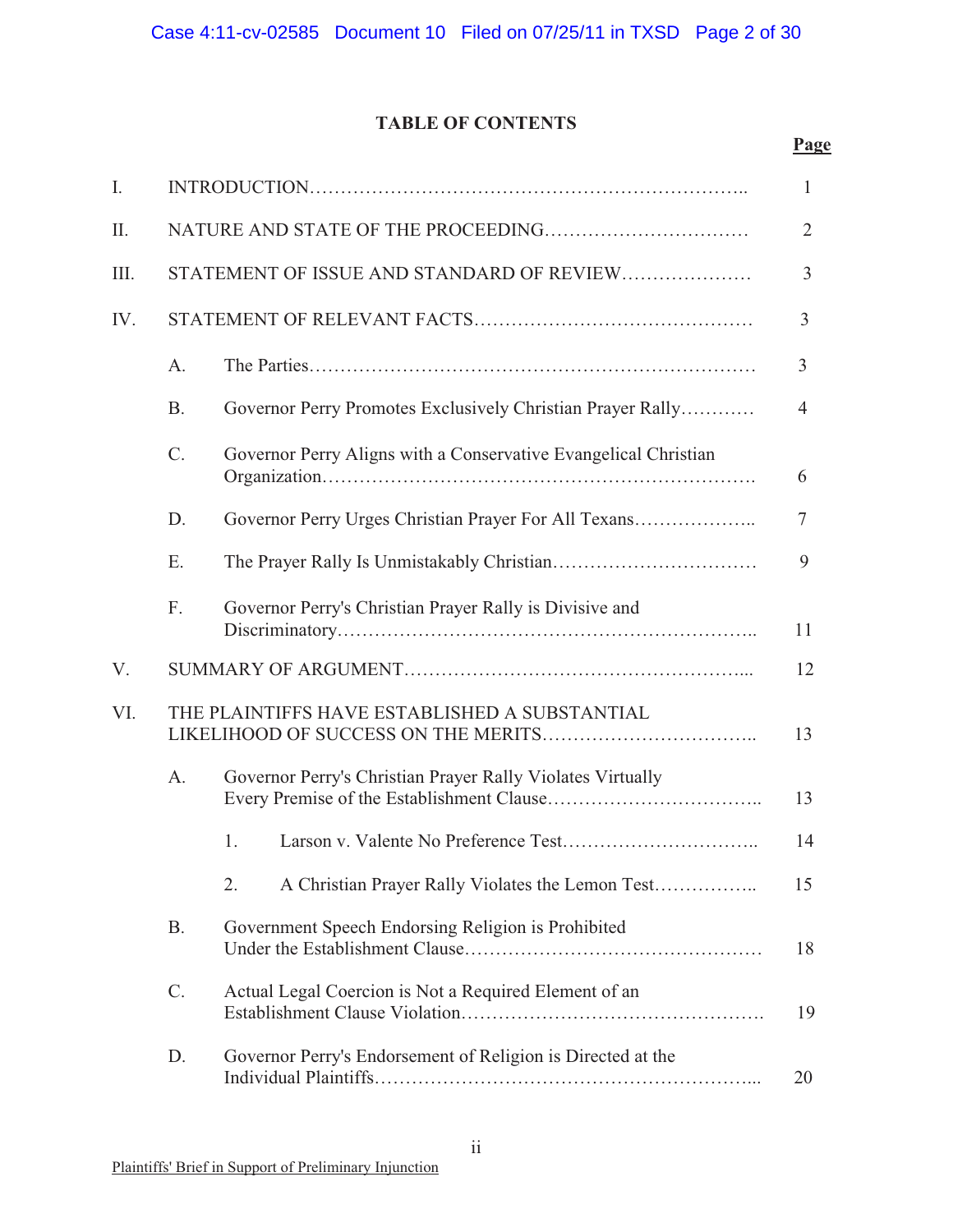|      | Ε. | Governor Perry's Alignment with the American Family Association                       | 21 |
|------|----|---------------------------------------------------------------------------------------|----|
| VII. |    | <b>GOVERNOR PERRY'S ACTIONS IRREPARABLY HARM</b>                                      | 22 |
| VIII |    | GOVERNOR PERRY WILL NOT BE HARMED BY A<br>PRELIMINARY INJUNCTION, NOR WILL THE PUBLIC | 23 |
|      |    |                                                                                       | 24 |
|      |    |                                                                                       |    |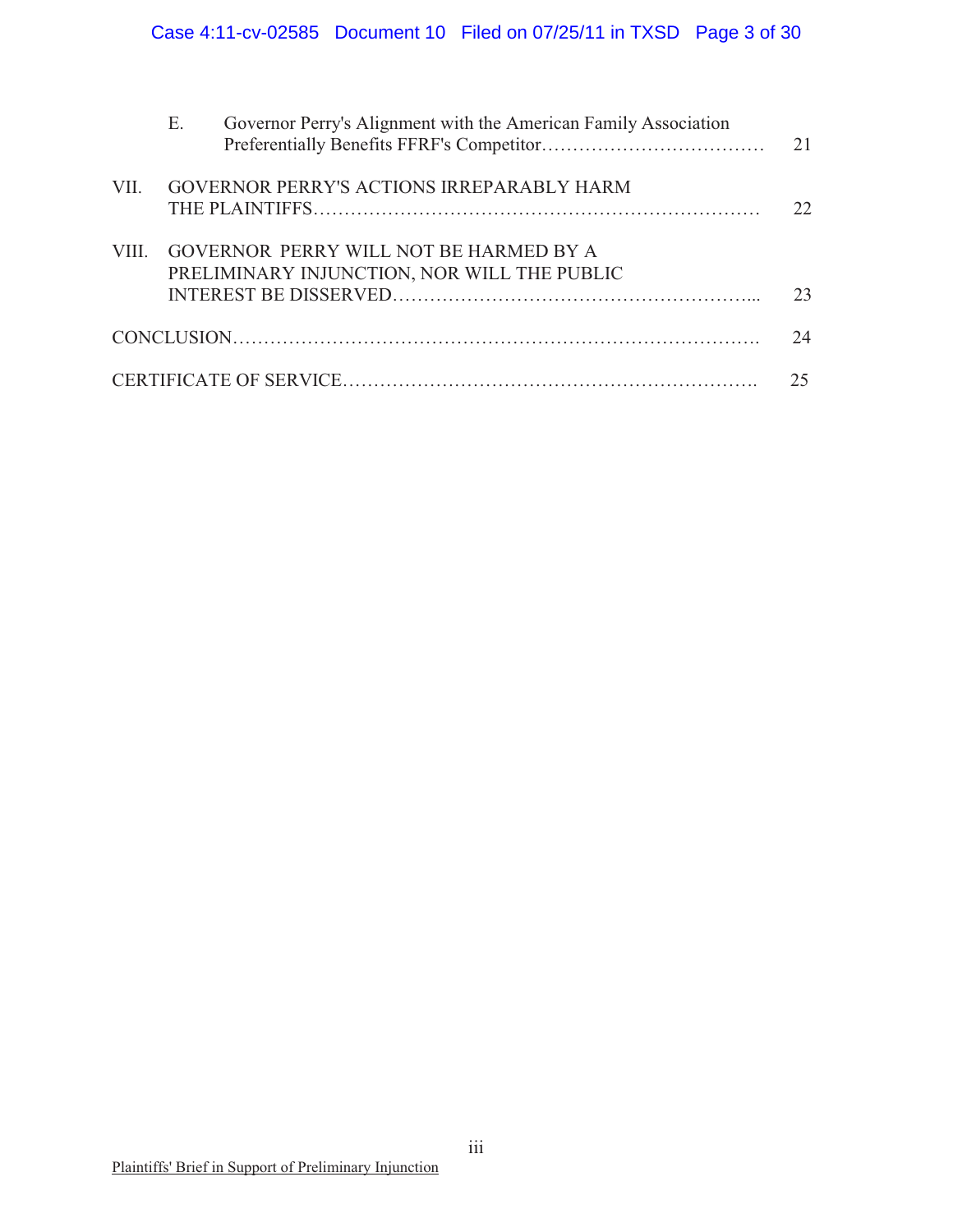# **TABLE OF AUTHORITIES**

**Page**

| Cases                                                                                                                        |    |
|------------------------------------------------------------------------------------------------------------------------------|----|
|                                                                                                                              |    |
| Alliance of Automobile Manufacturers v. Hull, 137 F. Supp. 2d 1165, 1173                                                     |    |
| Board of Education of Kiryas Joel Village School District v. Grumet,                                                         |    |
| Board of Education v. Westside Community School v. Mergens,                                                                  |    |
| City of Richmond v. J. A. Croson, 488 U.S. 469, 493, 109 S. Ct. 706,                                                         |    |
| Committee for Public Education and Religion Liberty v. Nyquist,                                                              |    |
| County of Allegheney v. American Civil Liberties Union-Greater<br>Pittsburgh Chapter, 492 U.S. 573, 590-91, 109 S. Ct. 3086, |    |
|                                                                                                                              |    |
| Doe v. Duncanville Independent School District, 994 F.2d 160, 166 (5th Cir. 1993) 12                                         |    |
|                                                                                                                              |    |
| Freiler vs. Tangipahoa Parish Board of Education,                                                                            |    |
|                                                                                                                              | 12 |
|                                                                                                                              | 13 |
|                                                                                                                              | 13 |
| Larson v. Valente, 456 U.S. 228, 244, 102 S. Ct. 1673, 72 L. Ed. 2d 33 (1982)                                                | 14 |
|                                                                                                                              | 19 |
| Lemon vs. Kurtzman, 403 U.S. 602, 91 S. Ct. 2105, 29 L. Ed. 2d 745 (1971) 15,17,18                                           |    |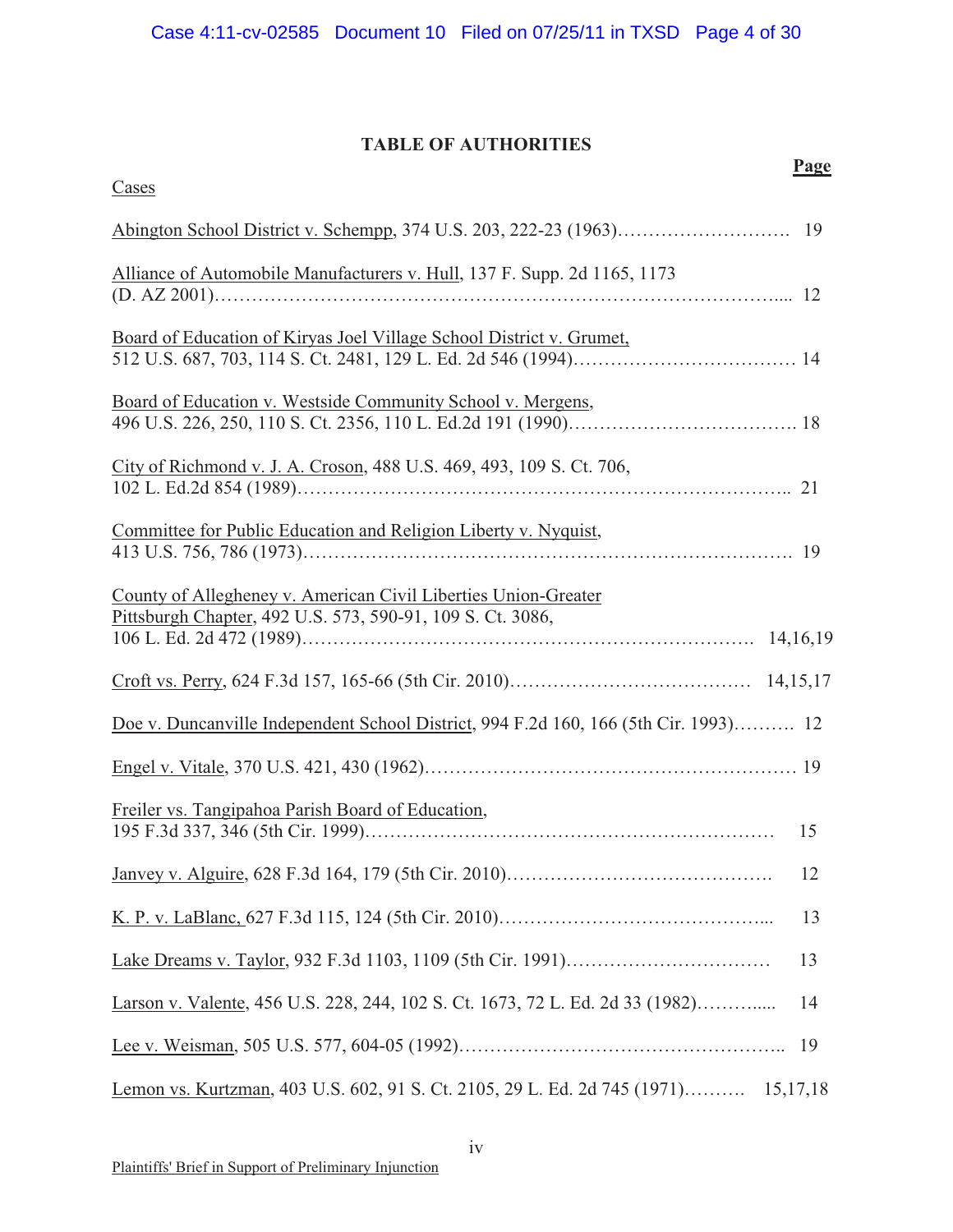# Case 4:11-cv-02585 Document 10 Filed on 07/25/11 in TXSD Page 5 of 30

| Lynch vs. Donnelly, 465 U.S. 668, 687, 104 S. Ct. 1355, 79 L. Ed. 2d 604         |                |
|----------------------------------------------------------------------------------|----------------|
|                                                                                  | 13             |
| McCreary County v. ACLU, 545 U.S. 844, 860, 125 S. Ct. 27, 22,                   | 13             |
| Meltzer v. Board of Public Instruction of Orange County, Florida,                | 19             |
|                                                                                  | 18             |
| Paulsson Geophysical Services Inc. v. Sigmar, 529 F. 3d 303, 309 (5th Cir. 2008) | $\overline{3}$ |
| Planned Parenthood of South Carolina v. Rose, 361 F.3rd 786, 790 (4th Cir. 2004) | 22             |
| Pleasant Grove v. Summum, 555 U.S. 460, 129 S. Ct. 1125, 1131-32 (2009)          | 18             |
| Pounds v. KTY Independent School District,                                       |                |
|                                                                                  | 21             |
|                                                                                  | 23             |
| Wallace v. Jaffree, 472 U.S. 38, 52, 105 S. Ct. 2479, 86 L. Ed. 2d 29 (1985)     | 14             |
| Washegesic v. Bloomingdale Public Schools, 33 F.3d 679, 682 (6th Cir. 1994)      | 20             |
| Wright, Miller and Kane, Federal Practice and Procedure: Civil 2nd §2948.41      | 12             |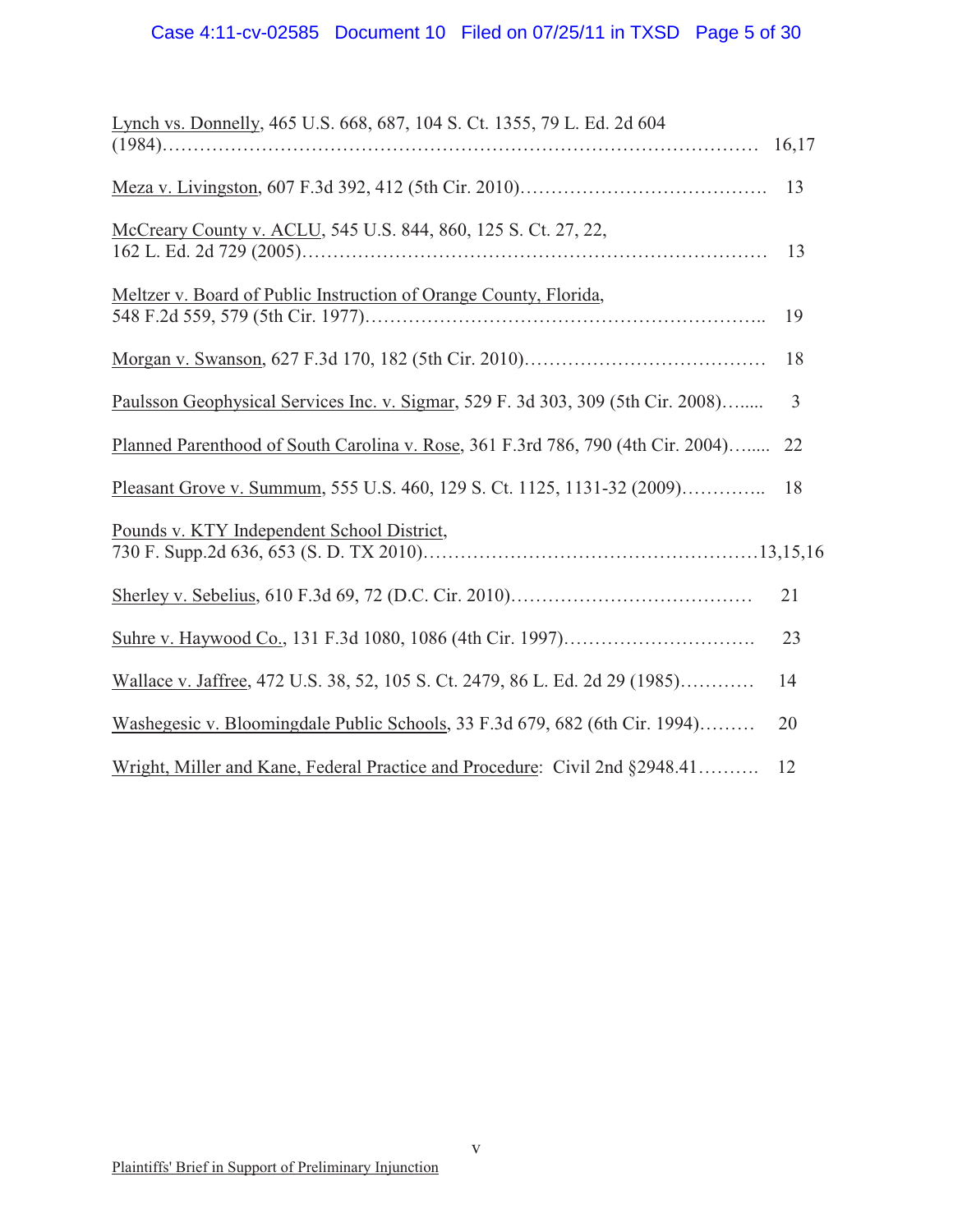### **I. INTRODUCTION.**

The Defendant, Governor Rick Perry, is actively sponsoring and endorsing a Christian prayer rally, to be held on August 6, 2011, at Reliant Stadium in Houston, Texas. The Governor's purpose is to give governmental endorsement to religion, including by exhorting all citizens to come together on August 6, 2011, in Christian prayer and fasting. The event sponsored and promoted by the governor is unmistakably Christian with explicit entreaties to Jesus Christ the Savior. The Governor has issued an official Proclamation of a Day of Prayer and Fasting to support the prayer rally, and he has issued public videos promoting the event. Unsolicited robo-calling, with Governor Perry speaking, even has occurred in the Houston area promoting the prayer extravaganza. The governor also has preferentially aligned to co-host the prayer event with the American Family Association, a conservative evangelical Christian organization.

Governor Perry's actions constitute a flagrant violation of the Establishment Clause. The Governor is expressly promoting religion in general, and Christianity in particular. In doing so, moreover, the governor has requested that all citizens of Texas join in prayer, including the plaintiffs, who are atheists and non-believers. The Christian prayer rally being promoted for August 6 is patently exclusionary of non-believers like the plaintiffs. The Governor, in addition, by aligning with the American Family Association, has lent the credibility and prestige of his Office to a group that competes with the plaintiff, Freedom from Religion Foundation, as well as other non-Christian organizations. In short, a more explicit promotion of Christianity by a governor in his official capacity is practically unprecedented.

The plaintiffs seek a preliminary injunction prohibiting the defendant from continuing to sponsor, promote and endorse the prayer rally scheduled for August 6 at Reliant Stadium. Government speech endorsing religion, like the defendant's, clearly violates the Establishment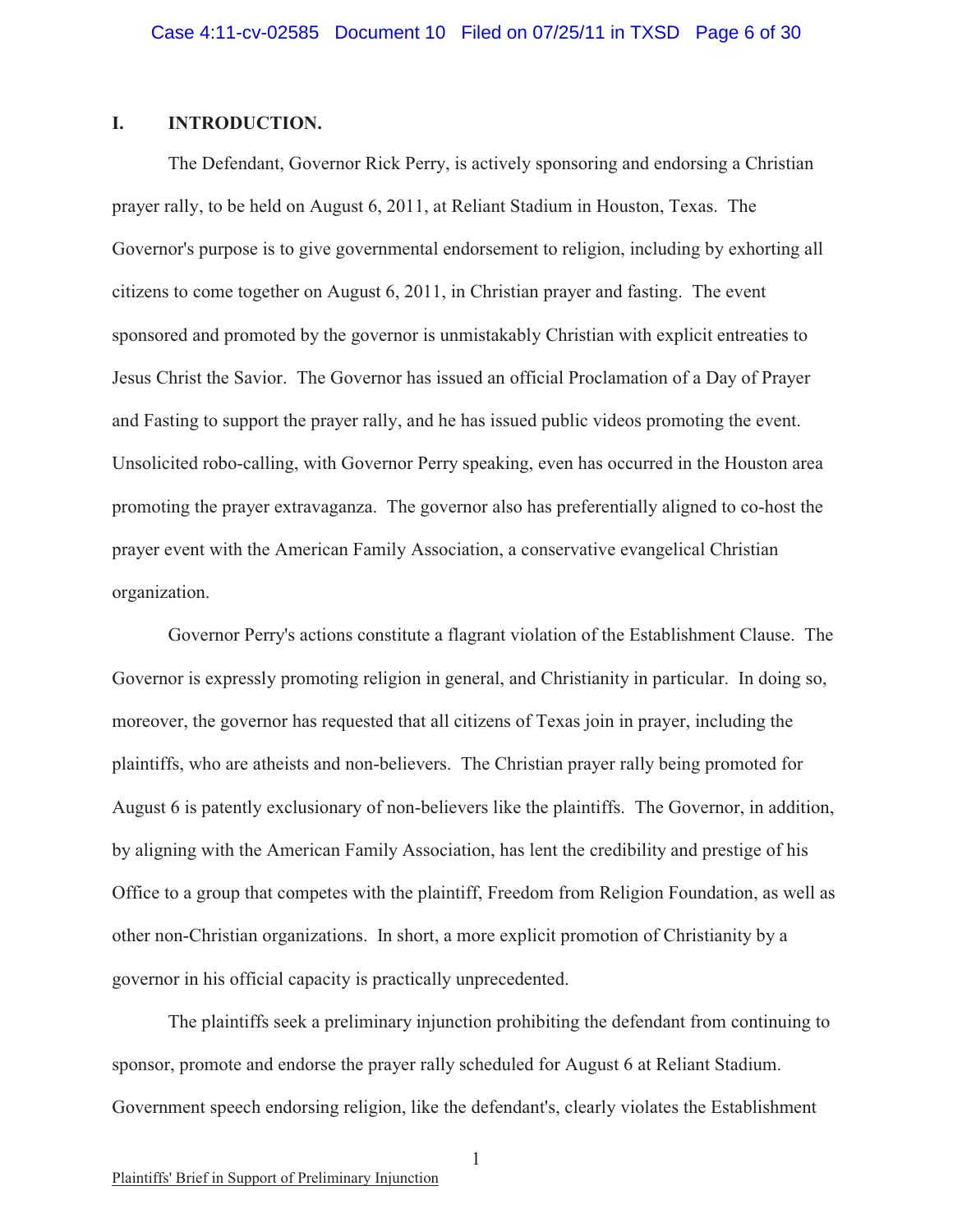#### Case 4:11-cv-02585 Document 10 Filed on 07/25/11 in TXSD Page 7 of 30

Clause, including by sending a message that religion is preferred and that persons who believe in the Christian faith are political insiders. No effective remedy is available to the plaintiffs, moreover, other than an injunction against the defendant's continued violations of the Establishment Clause.

The plaintiffs do not seek an injunction prohibiting Governor Perry from privately exercising his religious beliefs. The plaintiffs do not even seek an injunction against Governor Perry's attendance at the August 6 prayer rally. Instead, the plaintiffs seek an order prohibiting the defendant from engaging in official sponsorship of religion, including by continued promotion of the event. The plaintiffs further request an order from the court prohibiting the defendant from participating in the official program of the prayer rally, such as by reading his official prayer proclamation or otherwise being part of the organized agenda. The rally should not include government endorsement.

The Governor's actions in this case constitute an extraordinary disregard of the Establishment Clause. The Governor goes beyond the promotion of religion in general, which is itself prohibited by the Establishment Clause. The Governor instead deliberately and preferentially lends the prestige and credibility of the Governor's office to promote a particular religious viewpoint. The Governor's actions are highly divisive, offensive and damaging to the plaintiffs. The mixing of church and state creates a volatile and provocative situation that the Establishment Clause is intended to prevent.

### **II. NATURE AND STAGE OF THE PROCEEDING.**

The plaintiffs have filed a Complaint against the defendant, Texas Governor Rick Perry, seeking injunctive relief prohibiting the defendant from continuing to promote, sponsor and endorse a religious rally scheduled for August 6, 2011, at Reliant Stadium in Houston, Texas.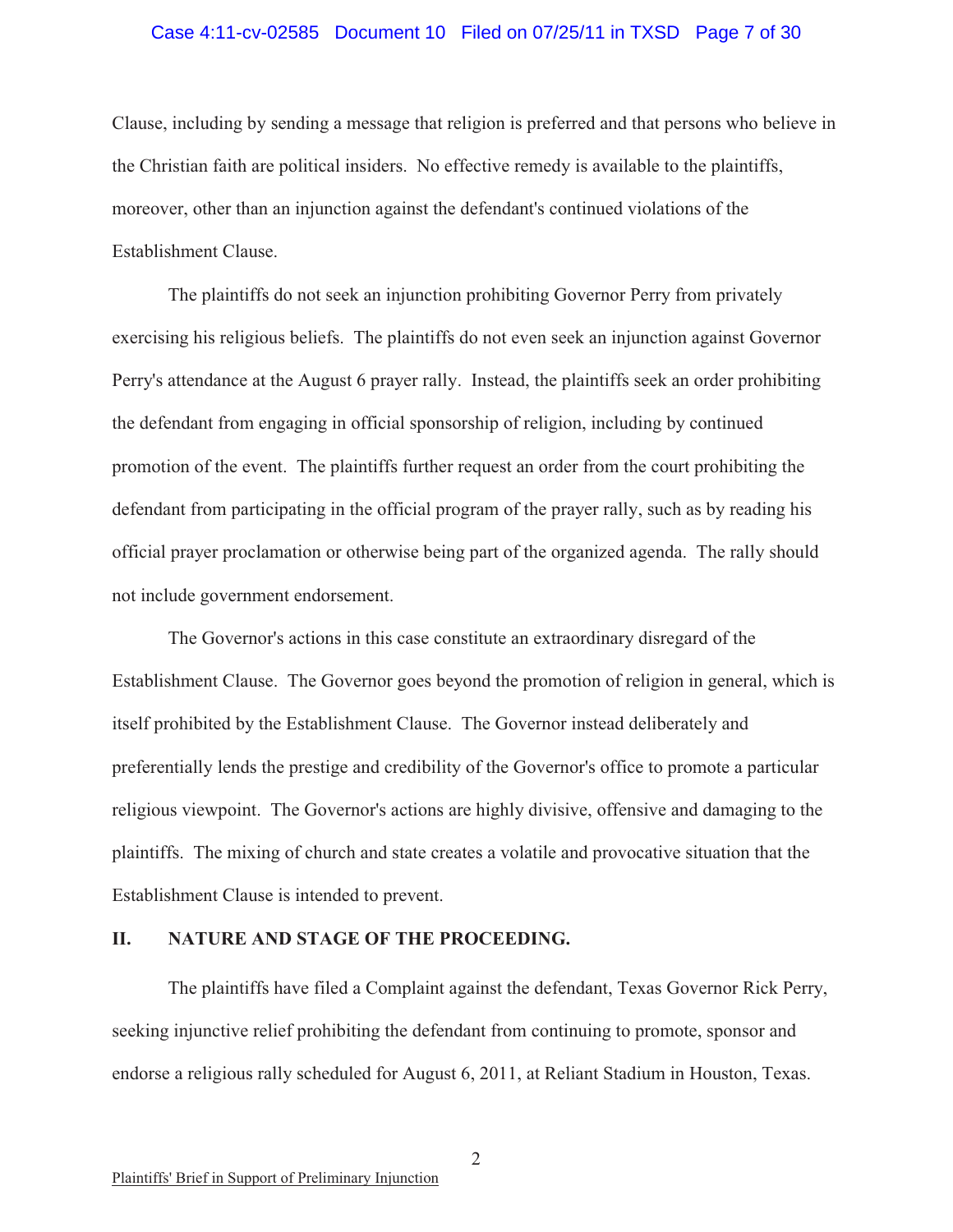#### Case 4:11-cv-02585 Document 10 Filed on 07/25/11 in TXSD Page 8 of 30

The Complaint was filed on July 13, 2011, and a courtesy copy was then provided to the Texas Attorney General. The Complaint was served on July 18, 2011, and a status conference is scheduled for July 28, 2011.

#### **III. STATEMENT OF ISSUE AND STANDARD OF REVIEW.**

The plaintiffs seek a preliminary injunction prohibiting the defendant from further promotion, sponsorship and endorsement of a prayer rally scheduled for August 6, 2011. The plaintiffs contend that the defendant's actions violate the Establishment Clause of the First Amendment to the United States Constitution.

A court should issue a preliminary injunction if the movant shows: (1) a substantial likelihood of success on the merits; (2) a substantial threat of irreparable injury if the injunction is not issued; (3) that the threatened injury if the injunction is denied outweighs any harm that will result if an injunction is granted; and (4) that the grant of an injunction will not disserve the public interest. Paulsson Geophysical Services Inc. v. Sigmar, 529 F. 3d 303, 309 (5th Cir. 2008).

#### **IV. STATEMENT OF RELEVANT FACTS.**

#### **A. The Parties.**

The Freedom From Religion Foundation is a non-profit membership organization that advocates for the separation of state and church and educates on matters of non-theism. FFRF is the nation's largest membership association of freethinkers (atheists, agnostics, etc.). (Gaylor Decl., ¶2.) FFRF has approximately 16,667 members, including members in every state of the United States, and more than 700 members in Texas, who are opposed to governmental establishment and endorsement of religion in violation of the Establishment Clause of the First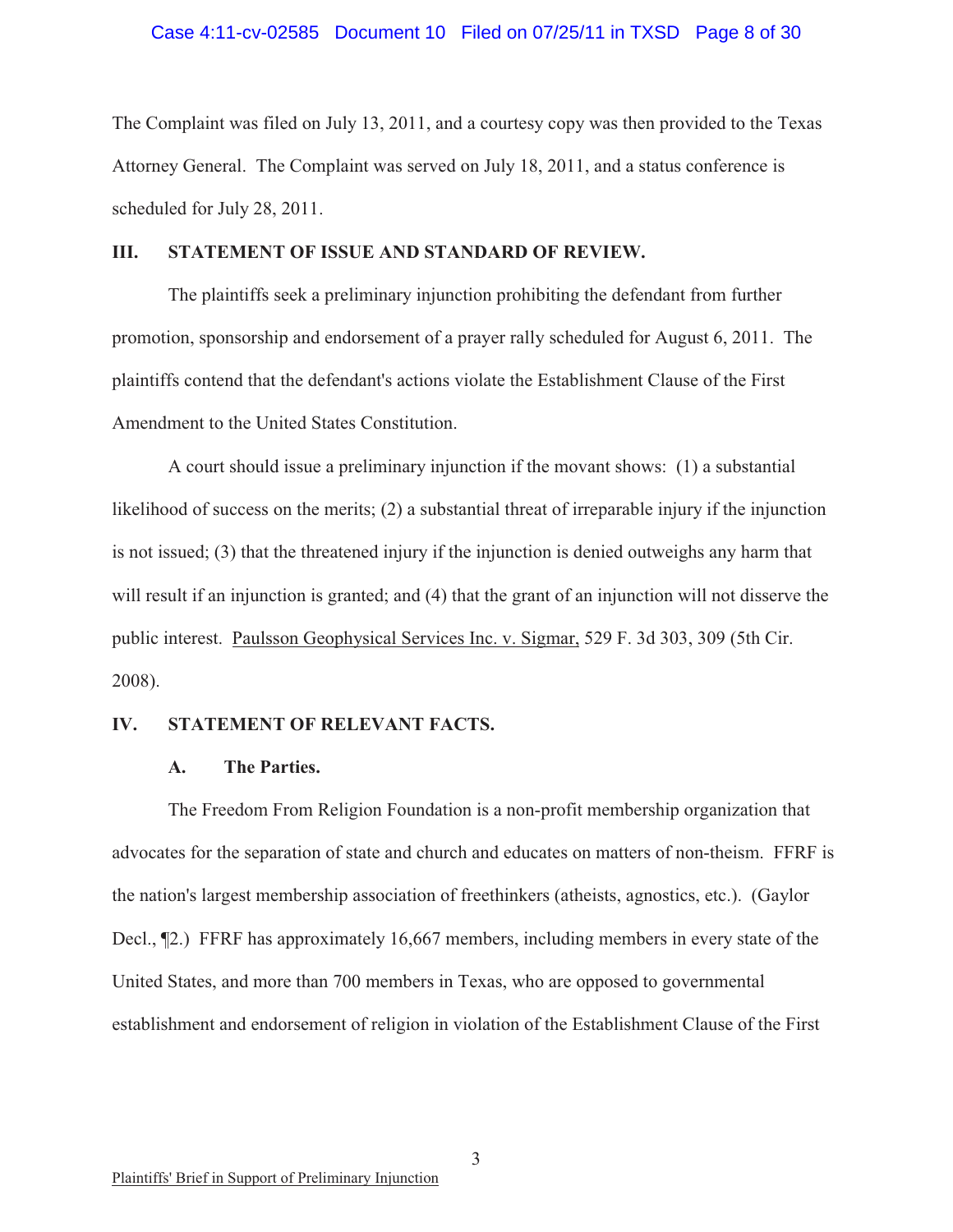#### Case 4:11-cv-02585 Document 10 Filed on 07/25/11 in TXSD Page 9 of 30

Amendment to the United States Constitution. Most of FFRF's members are atheists, agnostics or non-believers. (Gaylor Decl., ¶3.)

FFRF's purposes are to promote the fundamental constitutional principle of separation of state and church to educate on matters relating to non-theism. (Gaylor Decl., ¶4.) FFRF supports the private freedom of religion guaranteed to all citizens, but FFRF is opposed to sponsorship and promotion of religion by government officials, which is prohibited by the Establishment Clause of the First Amendment. (Gaylor Decl., ¶5.)

FFRF is a non-profit organization that competes ideologically with churches and religious organizations, such as the American Family Association, an organization that advocates and promotes an evangelical Christian agenda that is hostile to non-believers, non-Christians, and other protected groups, including gays and lesbians. (Gaylor Decl., ¶6.)

The individual plaintiffs in this case are members of FFRF residing in the metropolitan area of Houston, Texas. (Gaylor Decl., ¶7.) They are opposed to government sponsorship, promotion and endorsement of religion. (See Staley Decl., ¶4; Weitzenhoffer Decl., ¶3.)

#### **B. Governor Perry Promotes Exclusively Christian Prayer Rally.**

FFRF has received multiple complaints by Texas citizens, including FFRF members, about the prayer rally sponsored by Governor Perry with the American Family Association. The complaints received by FFRF include objections by members to unsolicited recorded calls promoting prayer and the prayer rally by Governor Perry. (Gaylor Decl., ¶8.) We have also received complaints about videotaped messages and interviews by Governor Perry in which the Governor urges Texas citizens to pray to Jesus and to attend the Christian-based prayer rally that he has organized for August 6, 2011, at Reliant Stadium in Houston. (Gaylor Decl., ¶9; Weitzenhoffer Decl., ¶7.)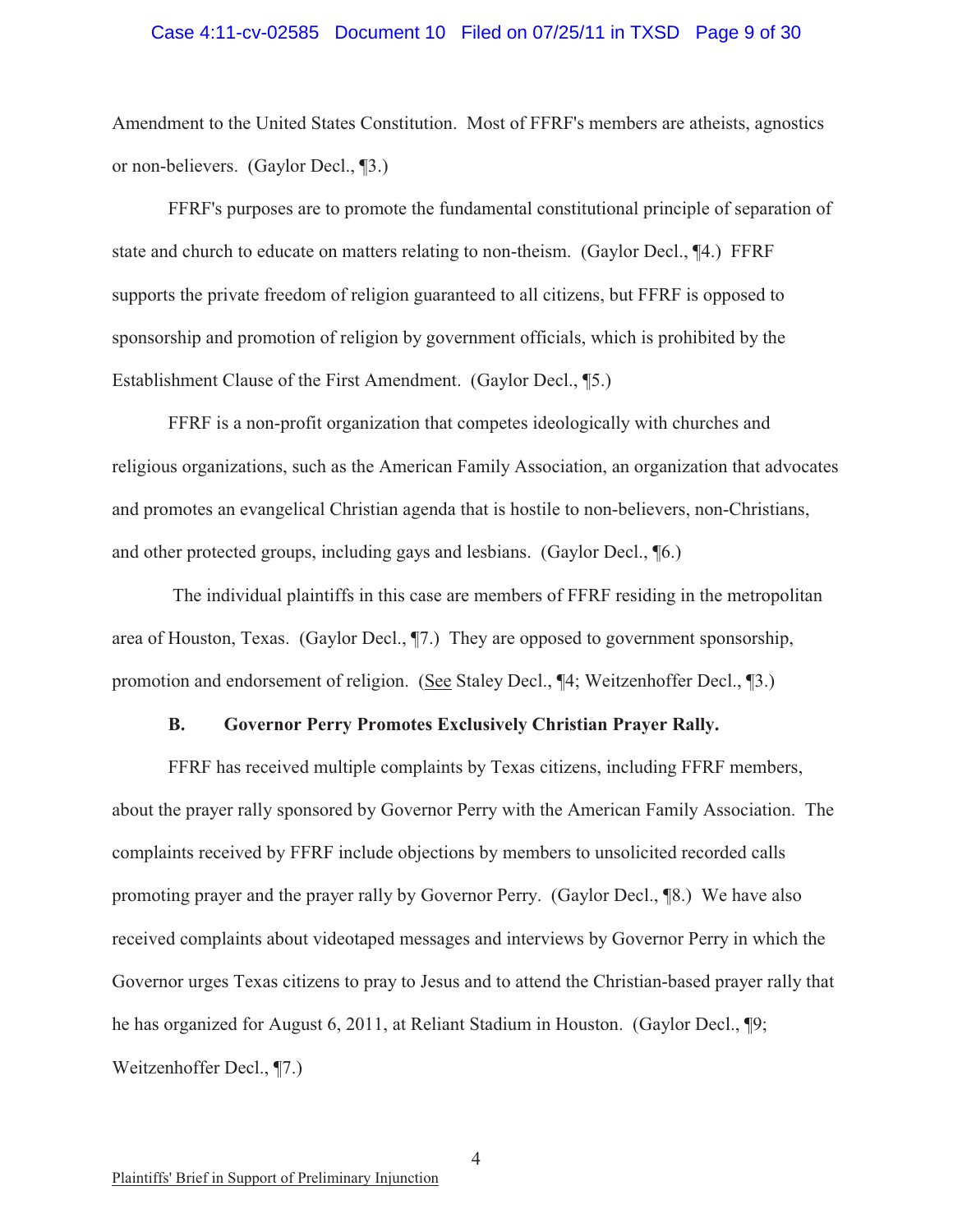### Case 4:11-cv-02585 Document 10 Filed on 07/25/11 in TXSD Page 10 of 30

Governor Perry, in fact, has released a video invitation to the prayer rally in which he

encourages people to pray and fast "like Jesus did" for the nation's problems, to ask for

forgiveness, and "to make plans to be part of something even bigger than Texas." The full

transcript of the invitation is as follows:

This is Governor Rick Perry and I'm inviting you to join your fellow Americans for a day of prayer and fasting on behalf of our nation. As an elected leader, I am all too aware of government's limitations when it comes to fixing things that are spiritual in nature. That's where prayer comes in, and we need it more than ever. With the economy in trouble, communities in crisis and people adrift in a sea of moral relativism, we need God's help. That's why I'm calling on Americans to pray and fast like Jesus did and as God called the Israelite to do in the Book of Joel, I sincerely hope you will join me in Houston on August the sixth and take your place in Reliant Stadium with praying people asking God's forgiveness, his wisdom and provision for our state and nation. To learn more, visit TheResponseUSA.com then make plans to be part of something even bigger than Texas. (See Ex. 1 to Gaylor Decl.)

Governor Perry also participated in a radio broadcast on American Family Association

radio, on July 14, 2011. (See Ex. 2, Gaylor Decl.). During the interview, Governor Perry

acknowledged the Christian emphasis of the August 6th prayer rally:

I can't wait till the sixth of August rolls around and we fill up Reliant Stadium with people who are Christ-loving and realize that, you know, our country's gotten off track. And just like back in the days of old, God is the same God we had from the days of Israel. And in the Book of Joel it said to blow the trumpet and to assemble the people and to go into a day of fasting and prayer to ask for God's direction relative to uh, our, um, our direction. And that's exactly what we're doing. (Ex. 2 at 1, Gaylor Decl.)

Governor Perry further described the lofty goals of scheduled prayer rally as follows:

Well, obviously I hope there are literally hundreds of thousands if not millions of people across this country that will that day go into a spiritual, truthful fasting and praying mode, lifting up this country. And you know, just ask for God's will to be done. I mean, that's simply what we're asking people to do, nothing more, nothing less. (Ex. 2 at 3, Gaylor Decl.)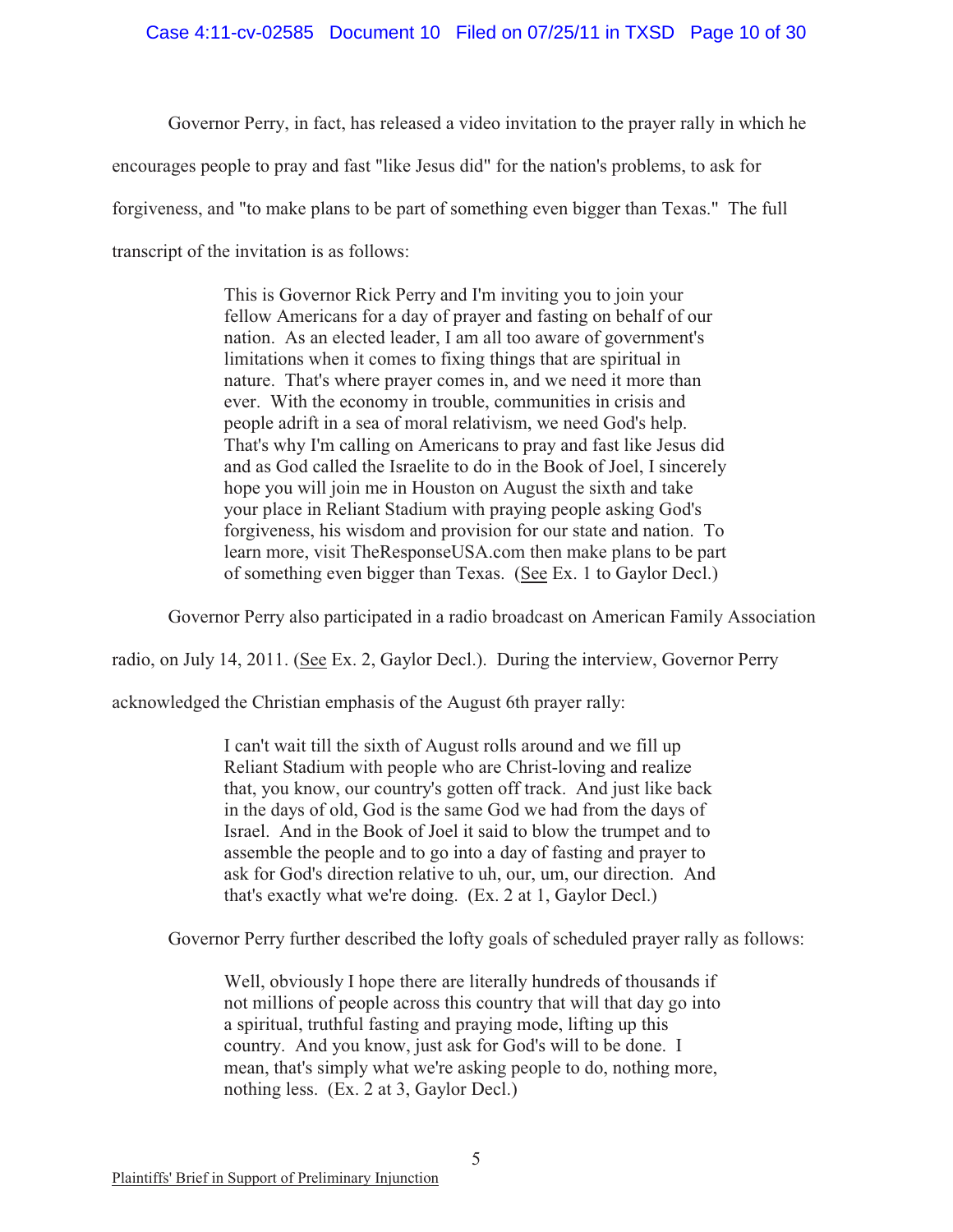#### Case 4:11-cv-02585 Document 10 Filed on 07/25/11 in TXSD Page 11 of 30

Governor Perry also described the objective of the prayer rally as getting together to pray for God's help and guidance, and "that's the reason that we've brought together these Christian leaders of all races, all ages, all Christian denominations." (Ex. 2 at 2, Gaylor Decl.) The Governor then provided details of the scheduled prayer rally, noting that "the service actually will begin at 10 o'clock and I believe run to five." (Ex. 2 at 3, Gaylor Decl.)

Governor Perry also described the prayer rally scheduled for August 6th to a group of

business leaders in the following terms:

On Aug. 6th of this year, 2011, we are going to have a day of prayer and fasting. And it's going to be the real deal. It's not going to be some program where we line up a dozen political figures to come in and talk. It's going to be people standing on that stage, projecting and proclaiming Jesus Christ our Lord and Savior at Reliant Stadium in Houston. (Ex. 3 at 2, Gaylor Decl.)

### **C. Governor Perry Aligns with a Conservative Evangelical Christian Organization.**

Governor Perry's association with the American Family Association in promoting and hosting the prayer rally at Reliant Stadium gives significant prestige and credibility to the American Family Association in the process. (Gaylor Decl., ¶6.) The Governor's preferential relationship with the American Family Association, by contrast, is disadvantageous to FFRF, which cannot trade on the prestige and visibility of the highest elected official in the State of Texas. (Gaylor Decl., ¶7.)

By choosing American Family Association to co-host the Governor's prayer rally, the Governor has preferentially favored this Christian evangelical association, to the disadvantage of other competing groups like FFRF, on the basis of religion. (Gaylor Decl., ¶8.)

The stated mission of the American Family Association, according to its website, is "to inform, equip, and activate individuals to strengthen the moral foundations of American culture,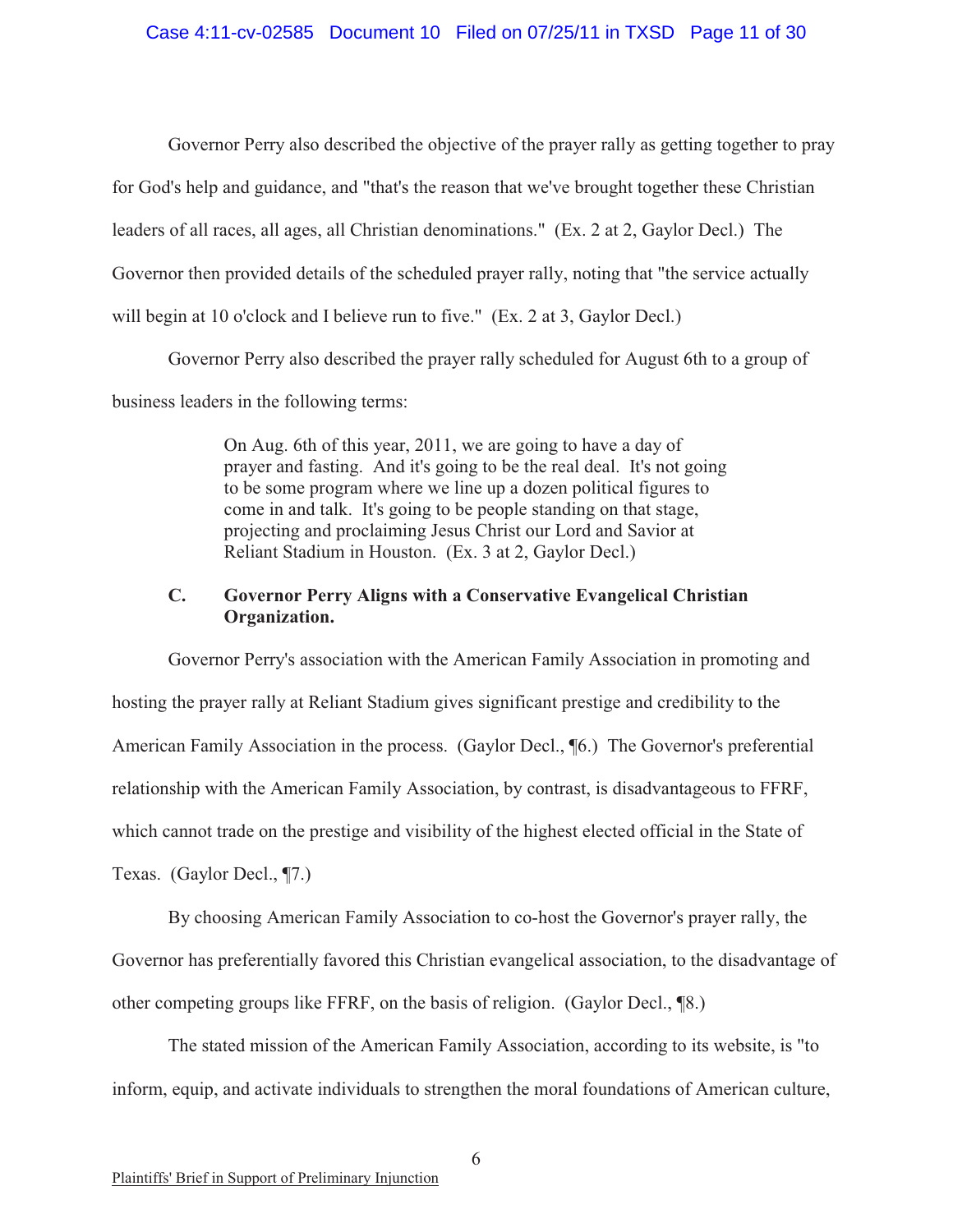#### Case 4:11-cv-02585 Document 10 Filed on 07/25/11 in TXSD Page 12 of 30

and give aid to the church here and abroad in its task of fulfilling the Great Commission." (Ex. 4, Gaylor Decl.)

The American Family Association "believes that God has communicated absolute truth to mankind, and that all people are subject to the authority of God's Word at all times. AFA believes that a culture based on biblical truth best serves the well-being of the nation and its families, in accordance with the alleged vision of the Nation's founding documents; and that personal transformation through the Gospel of Jesus Christ is the greatest agent of biblical change in any culture." (Gaylor Decl. ¶20.)

The American Family Association espouses a very conservative evangelical Christian perspective and it has been outspokenly hostile and disdainful of non-Christian believers, nonbelievers, atheists, and other protected groups, including gays and lesbians. (Gaylor Decl., ¶25.)

### **D. Governor Perry Urges Christian Prayer For All Texans.**

The prayer rally initiated by Governor Perry for August 6, 2011, was preceded by an official proclamation from the Governor declaring August 6, 2011, to be an Official Day of Prayer and Fasting for Our Nation. (See Ex. 5, Gaylor Decl.) Governor Perry's Official Proclamation includes the following exhortation to participate in the religious practice of prayer, particularly Christian prayer:

> In times of trouble, even those who have been granted power by the people, must turn to God in humility for wisdom, mercy and direction. In the spirit of the Book of Joel, Chapter 2, Verses 15- 16, I urge a solemn gathering of prayer and fasting. As those verses admonish: "15 Blow the trumpet in Zion, declare a holy fast, call a sacred assembly . . . 16 Gather the people, consecrate the assembly . . ." As Jesus prayed publicly for the benefit of others in John 11:41-42, so should we express our faith in this way.

THEREFORE, I invite my fellow Texans to join me on August 6 at Reliant Stadium in Houston as we pray for unity and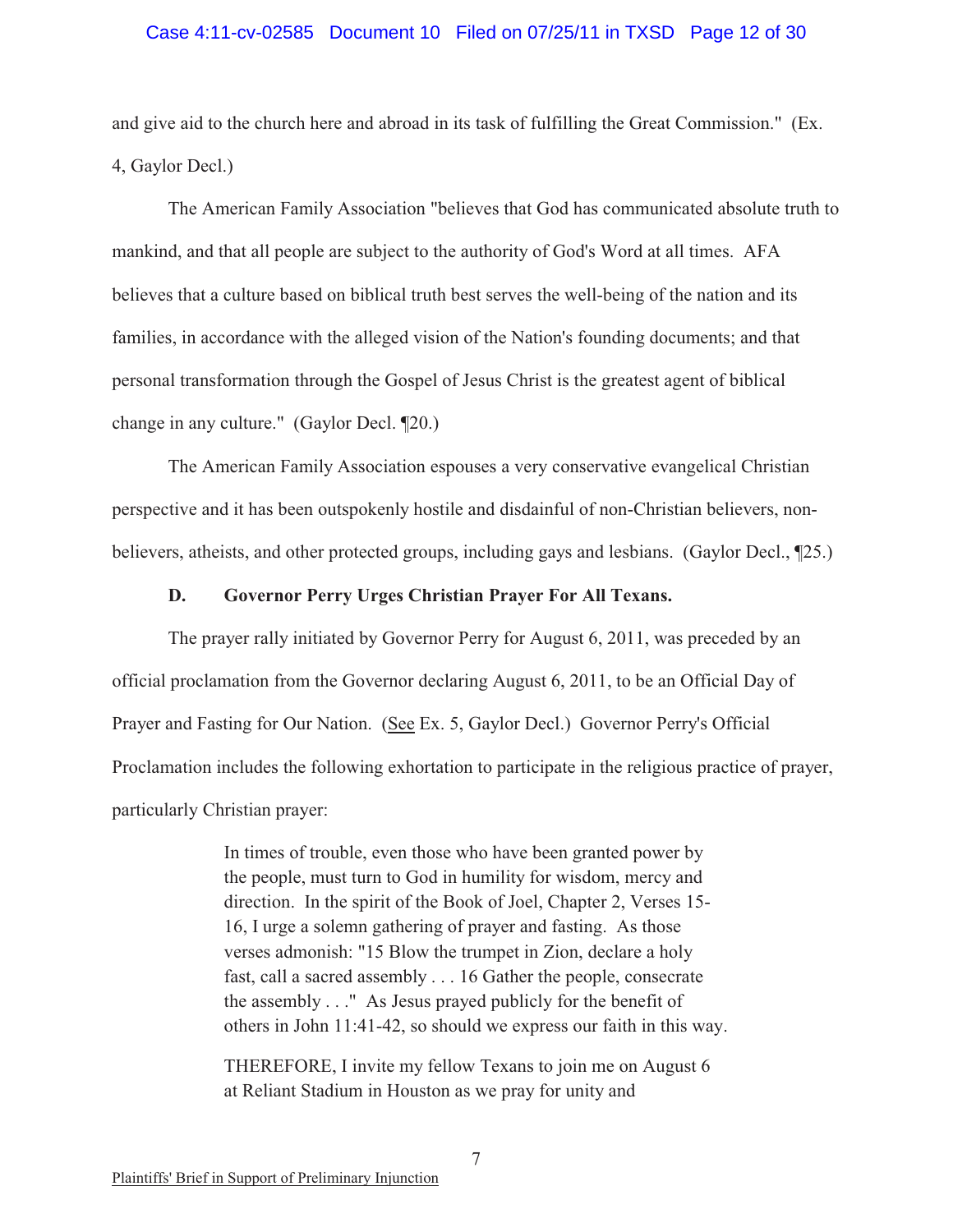### Case 4:11-cv-02585 Document 10 Filed on 07/25/11 in TXSD Page 13 of 30

righteousness -- for this great State, this great nation and all mankind. I urge all Americans of faith to pray on that day for the healing of our country, the rebuilding of our communities and the restoration of enduring values as our guiding force.

Governor Perry concluded his Proclamation by declaring August 6, 2011, to be "a Day of Prayer

and Fasting for Our Nation," and he "urged the appropriate recognition" of the Day of Prayer and

Fasting by the citizens of Texas. Governor Perry affixed his official signature to the

Proclamation, dated May 23, 2011, "in official recognition whereof." (Gaylor Decl., ¶¶28-29.)

Governor Perry since has publicly and extensively promoted the prayer rally, including in

public letters addressed to all Texans, as well as "Fellow Americans." (Ex. 6, Gaylor Decl.) In a

public letter included on "TheResponseUSA.com" website, bearing the State of Texas Official

Seal, Governor Perry urges individuals to join "with praying people" on August 6 at Reliant

Stadium. The Governor's open letter includes the following statements:

Some problems are beyond our power to solve, and according to the Book of Joel, Chapter 2, this historic hour demands a historic response. Therefore, on August 6, thousands will gather to pray for a historic breakthrough for our country and a renewed sense of moral purpose.

I sincerely hope you'll join me in Houston on August 6 and take your place in Reliant Stadium with praying people asking God's forgiveness, wisdom and provision for our state and nation. There is hope for America. It lies in Heaven, and we will find it on our knees.

The letter by Governor Perry further states that "as a nation, we must come together and call upon Jesus to guide us through unprecedented struggles, and thank Him for the blessings of freedom we so richly enjoy." (See Ex. 6, Gaylor Decl.)

The prayer rally that Governor Perry has initiated for August 6, 2011, at Reliant Stadium, is described on the Governor's website, and linked to the website set up by the American Family Association, which is collaborating with Governor Perry on the prayer rally; the official website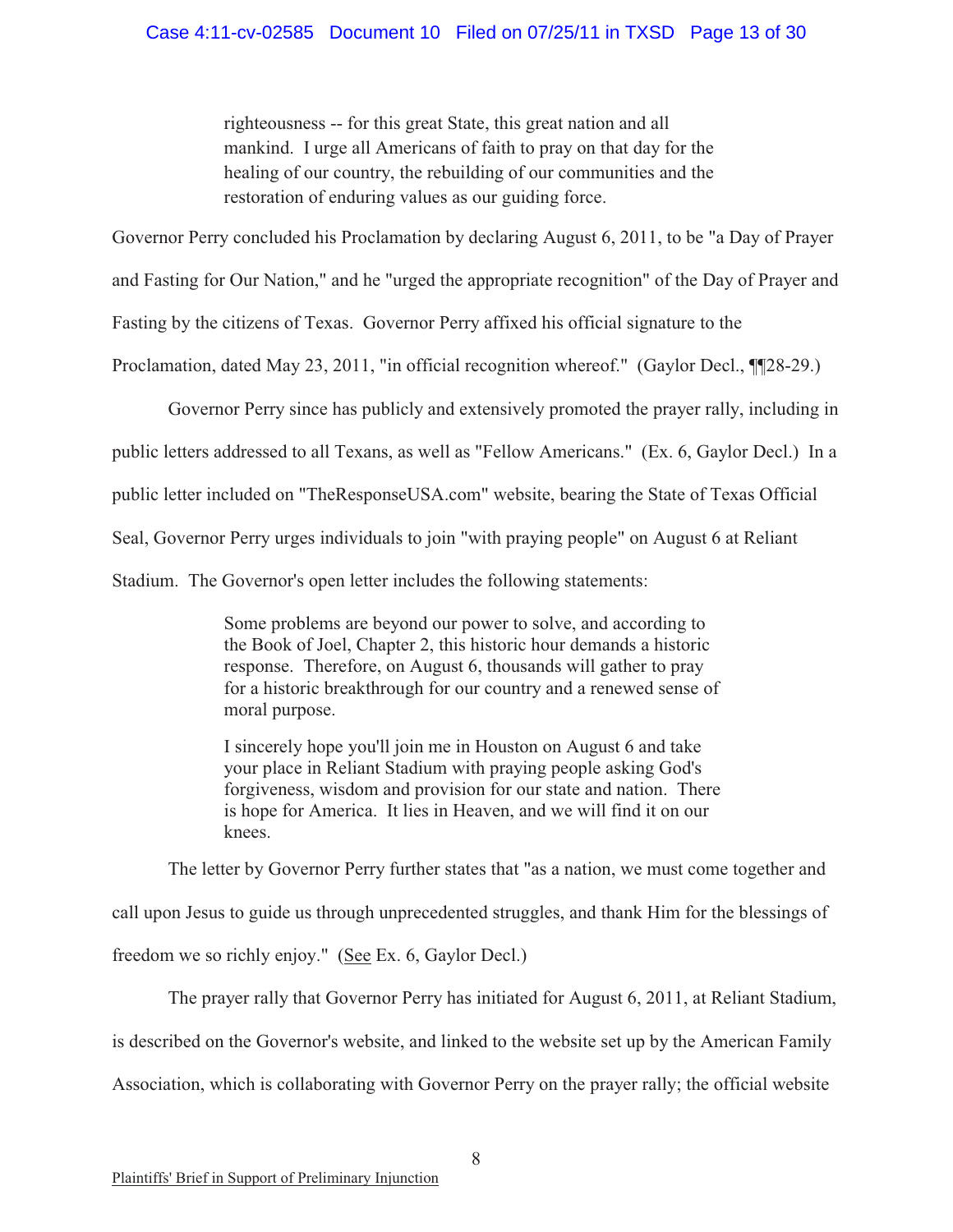#### Case 4:11-cv-02585 Document 10 Filed on 07/25/11 in TXSD Page 14 of 30

for the prayer rally is located at "TheResponseUSA.com." (Gaylor Decl., ¶33.) The official website for the rally identifies the event as "The Response: a call to prayer for a nation in crisis." (See Ex. 7, Gaylor Decl.)

The website for The Response includes Governor Perry's open letter exhorting participation in the prayer rally by Christian believers. Governor Perry is identified as the "Initiator of The Response" on the website for the event. (Gaylor Decl., ¶36.)

#### **E. The Prayer Rally Is Unmistakably Christian.**

The website for The Response further describes the event as historic, and states that "as a nation, we must come together, and call upon Jesus to guide us through unprecedented struggles and thank Him for the blessings of freedom we so richly enjoy according to His grace, mercy and kindness towards us." (Gaylor Decl., ¶37.)

The website for The Response, linked from the Governor's website, further exhorts citizens to turn to Jesus of the Bible, as the recognized solution to the problems confronting Texas and the nation. The Response website states as follows:

> Our hope is found in the One who might turn towards our nation in its time of great need -- if we, as a nation would turn to Him in repentance, prayer and fasting. The call of God to His people in times of great trouble is to gather together and call on Him with one voice, one heart, and a unified desire to see great blessing and great glory come to our nation again. The power of unified prayer from a humble gathering of the saints is found in the hope that He might answer us, and turn the tide of trouble and threats that stand against us.

The website for The Response, linked from the Governor's website, further describes the event as an historic and unified breakthrough in requesting the earthly intervention of the person of Christ:

> On August 6 thousands will gather at Reliant Stadium in Houston, Texas, to pray for a historic breakthrough for our country and a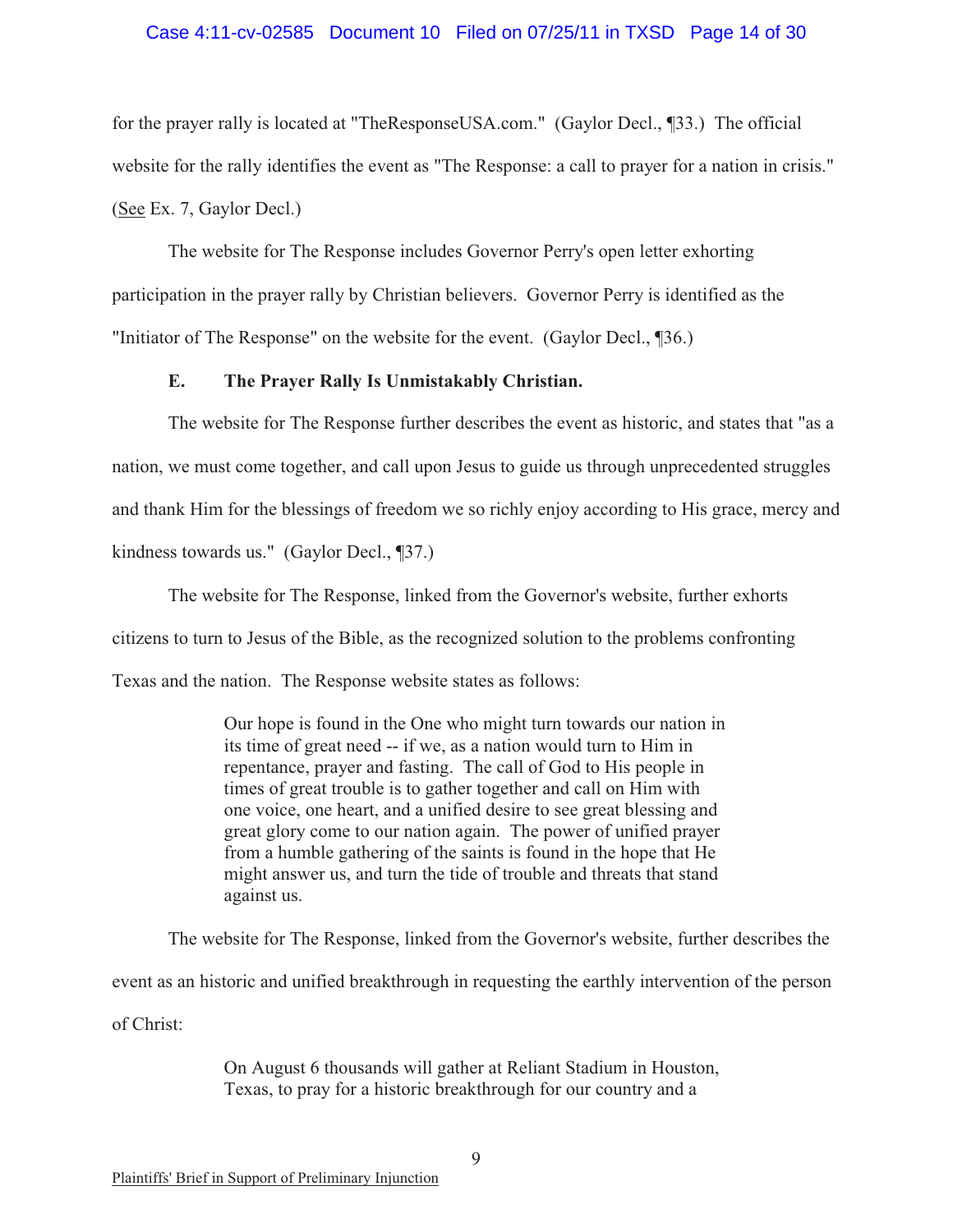renewed sense of moral purpose. We want the presence, power, and person of Christ to fill our nation and turn the hearts of millions to righteousness, peace and joy in Him. We want the blessing and favor of a Holy God who loves righteousness and wants to see righteousness exalt a nation in our generation. We want to see real change across our nation that only our God can perform. Will you join us in Houston? Will you pray, fast and believe with us for a mighty move of God in our nation again? There is hope for America. It lies in Heaven, and we will find it on our knees.

The website for The Response, linked from the Governor's website, further attempts to

explain why a solemn assembly of prayer and fasting is being organized, including so that

citizens might "gather together, repent of their sins, and pray to God to intervene on their behalf,"

as directed in the Bible, Joel Chapter 2. The website also states that in gathering together, God

wants the people instructed so that they know why their nation is in peril:

God wanted the people -- from the children and nursing babes to the leaders and priests (Joel 2:16) -- to all completely understand both the nature of the crisis at hand and the only solution that would deliver them from their great crisis: God Himself. God ordained in that hour of history that prayer would serve as the only way of escape from the mounting trouble. Why? Because only God has the power to solve both the internal moral decline and the external economic and military threats. All three were unsolvable by human means and human solutions -- but God had a solution that could be found in His great mercy.

The website for The Response recites "What the Response Believes," in blatantly

Christian terms, including:

- 1. We believe the Bible to be the inspired, the only infallible, authoritative word of God.
- 2. We believe that there is one God, eternally existent in three persons: Father, Son and Holy Spirit.
- 3. We believe in the deity of Lord Jesus Christ, in His virgin birth, in His sinless life, in His miracles, in His vicarious and atoning death through His shed blood, in His bodily resurrection, in His ascension to the right hand of the Father, and in His personal return in power and glory.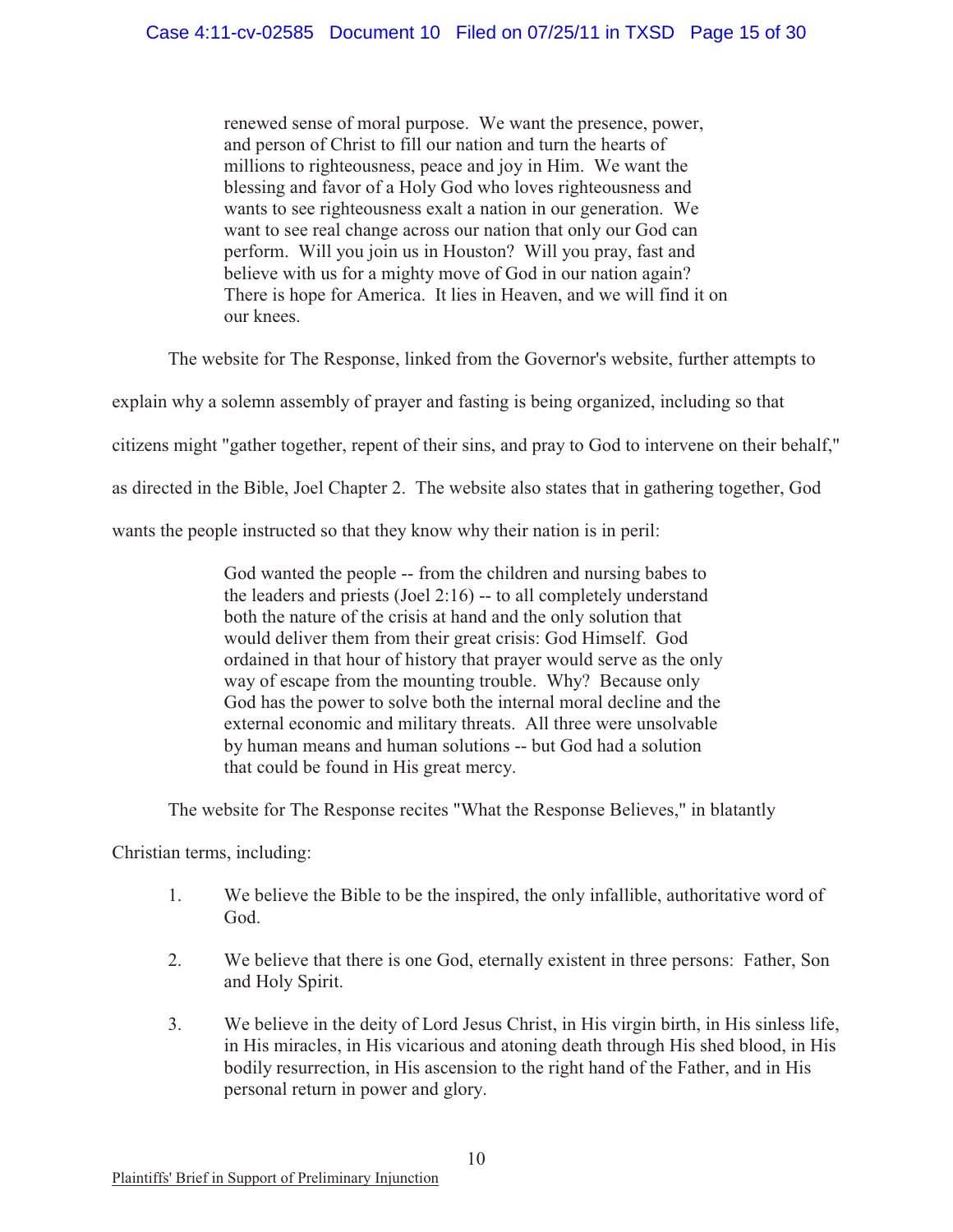- 4. We believe that for the salvation of lost and sinful people, regeneration by the Holy Spirit is absolutely essential.
- 5. We believe in the present ministry of the Holy Spirit by whose indwelling the Christian is enabled to live a Godly life.
- 6. We believe in the resurrection of both the saved and the lost; they that are saved unto the resurrection of life and that they are lost unto the resurrection of damnation.
- 7. We believe in the spiritual unity of believers in our Lord Jesus Christ. (Gaylor Decl., ¶42.)

The website for The Response also includes a videotaped invitation from Governor Perry to join him on August 6 at Reliant Stadium, with other "praying people," turning to Jesus and asking for God's forgiveness. (Gaylor Decl., ¶43.) Governor Perry's videotaped and written invitation on The Response website include indicia of the Governor's official status, including the Official Seal of the State of Texas.

The prayer rally organized by Governor Perry, according to its spokesman, Eric Bearse, Governor Perry's former Communications Director, is intended to convey "the love, grace and warmth of Jesus Christ in that assembly hall, in that arena. And that's what we want to convey, that there's acceptance and that there's love and that there's hope if people will seek out the living Christ." (Gaylor Decl., ¶45.)

### **F. Governor Perry's Christian Prayer Rally is Divisive and Discriminatory.**

The exclusive prayer rally by Governor Perry has been widely covered by the media and it is recognized as an extraordinary promotion of religion by a government official; the prayer rally also has become highly divisive. (Gaylor Decl., ¶ 60.) The Houston Clergy Council, in fact, has issued a statement condemning Governor Perry's proclamation of prayer and fasting, noting the American Family Association's anti-gay and anti-Muslim record, and saying, "We ask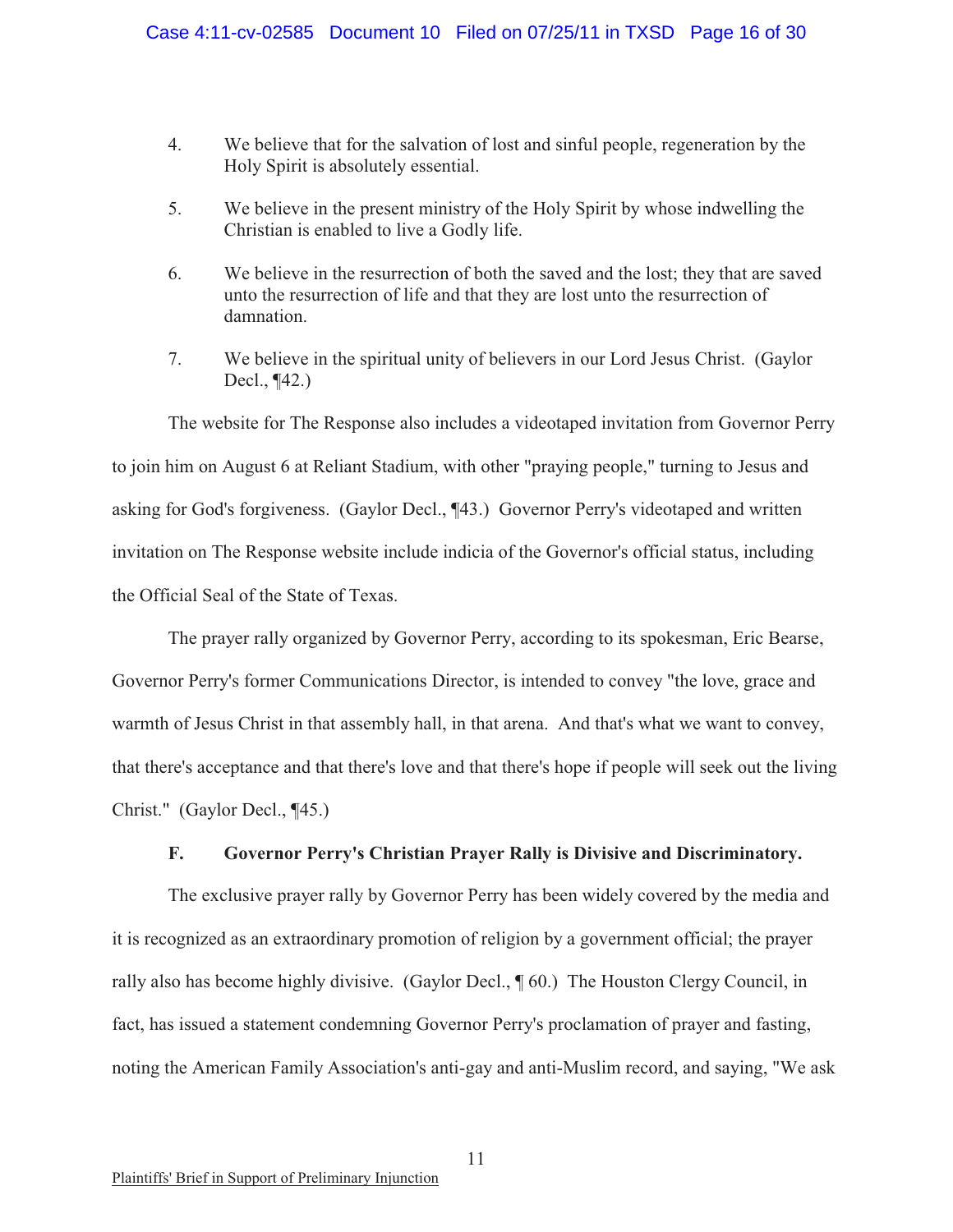#### Case 4:11-cv-02585 Document 10 Filed on 07/25/11 in TXSD Page 17 of 30

that Rick Perry leave the ministry to us and refocus his energy on the work of governing our state." (See Ex. 8, Gaylor Decl.)

Governor Perry's promotion and endorsement of a Christian prayer rally sends a message to the individual plaintiffs in this case that they are political outsiders and that evangelical Christians are political insiders. (Staley Decl., ¶12; Weitzenhoffer Decl., ¶¶8-12.) The prayer rally is clearly intended in its welcome for Christians, but not non-believers, atheists, and agnostics, such as the individual plaintiffs. (Staley Decl., ¶¶8-17; Weitzenhoffer Decl., ¶¶8-12.)

#### **V. SUMMARY OF ARGUMENT.**

Governor Perry's unprecedented actions in organizing, sponsoring, endorsing, and hosting a prayer rally with an identifiably evangelical Christian organization, while exhorting all citizens to pray to Jesus Christ, clearly establishes a substantial likelihood of success on the merits. The Governor's actions are expressly intended to promote, sponsor and endorse religion, and more particularly, Governor Perry's Christian faith.

The court's decision on the remaining injunction factors in this case follow from the initial determination that the plaintiffs will likely succeed. Violations of constitutional rights have been deemed to constitute irreparable injury by themselves. See Doe v. Duncanville Independent School District, 994 F.2d 160, 166 (5th Cir. 1993) (dealing with Establishment Clause Claim), cited in Alliance of Automobile Manufacturers v. Hull, 137 F. Supp. 2d 1165, 1173 (D. AZ 2001). See also Wright, Miller and Kane, Federal Practice and Procedure: Civil 2nd §2948.41 ("When an alleged deprivation of a constitutional right is involved, most courts hold that no further showing of irreparable injury is necessary.").

In general, moreover, a harm is irreparable when there is no adequate remedy at law, such as monetary damages. Janvey v. Alguire, 628 F.3d 164, 179 (5th Cir. 2010). When economic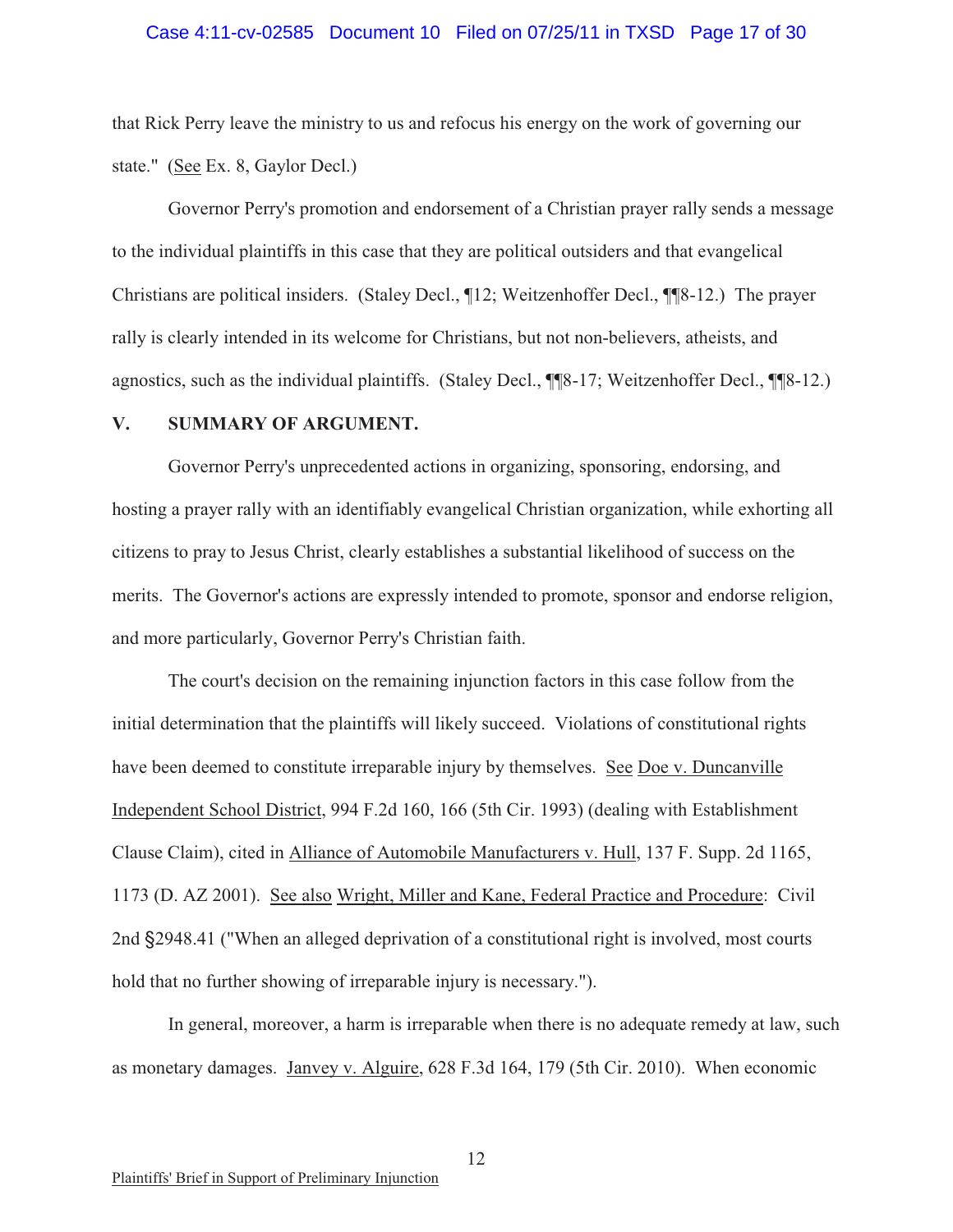#### Case 4:11-cv-02585 Document 10 Filed on 07/25/11 in TXSD Page 18 of 30

rights are especially difficult to calculate, a finding of irreparable harm is appropriate. See Lake Dreams v. Taylor, 932 F.3d 1103, 1109 (5th Cir. 1991).

In the present case, injunctive relief is essentially the only remedy available to the plaintiffs for violation of the Establishment Clause by Governor Perry. The Eleventh Amendment generally bars suits by private citizens against a State in federal court. The doctrine of Ex parte Young, however, insures that state officials do not employ the Eleventh Amendment as a means of avoiding compliance with federal law, which is regarded as a necessary exception to Eleventh Amendment immunity. The exception, however, allows only prospective relief. Nonetheless, under Ex parte Young, a state official may be sued in his official capacity for injunctive relief without violating the Eleventh Amendment. Meza v. Livingston, 607 F.3d 392, 412 (5th Cir. 2010). See also K. P. v. LaBlanc, 627 F.3d 115, 124 (5th Cir. 2010).

The threatened injury to the plaintiffs in this case outweighs any harm that will result if an injunction is granted, including because Governor Perry is not to be enjoined from his own free exercise of religion, but merely prohibited from engaging in government action sponsoring and endorsing religion. In these circumstances, an injunction also will not disserve the public interest, but rather will make effective Establishment Clause protections.

### **VI. THE PLAINTIFFS HAVE ESTABLISHED A SUBSTANTIAL LIKELIHOOD OF SUCCESS ON THE MERITS.**

### **A. Governor Perry's Christian Prayer Rally Violates Virtually Every Premise of the Establishment Clause.**

"The touchstone for our [Establishment Clause] analysis is the principle that the First Amendment mandates governmental neutrality between religion and non-religion." McCreary County v. ACLU, 545 U.S. 844, 860, 125 S. Ct. 27, 22, 162 L. Ed. 2d 729 (2005). See also Pounds v. KTY Independent School District, 730 F. Supp.2d 636, 653 (S. D. TX 2010). Applied to the States through the Fourteenth Amendment, the Establishment Clause "has become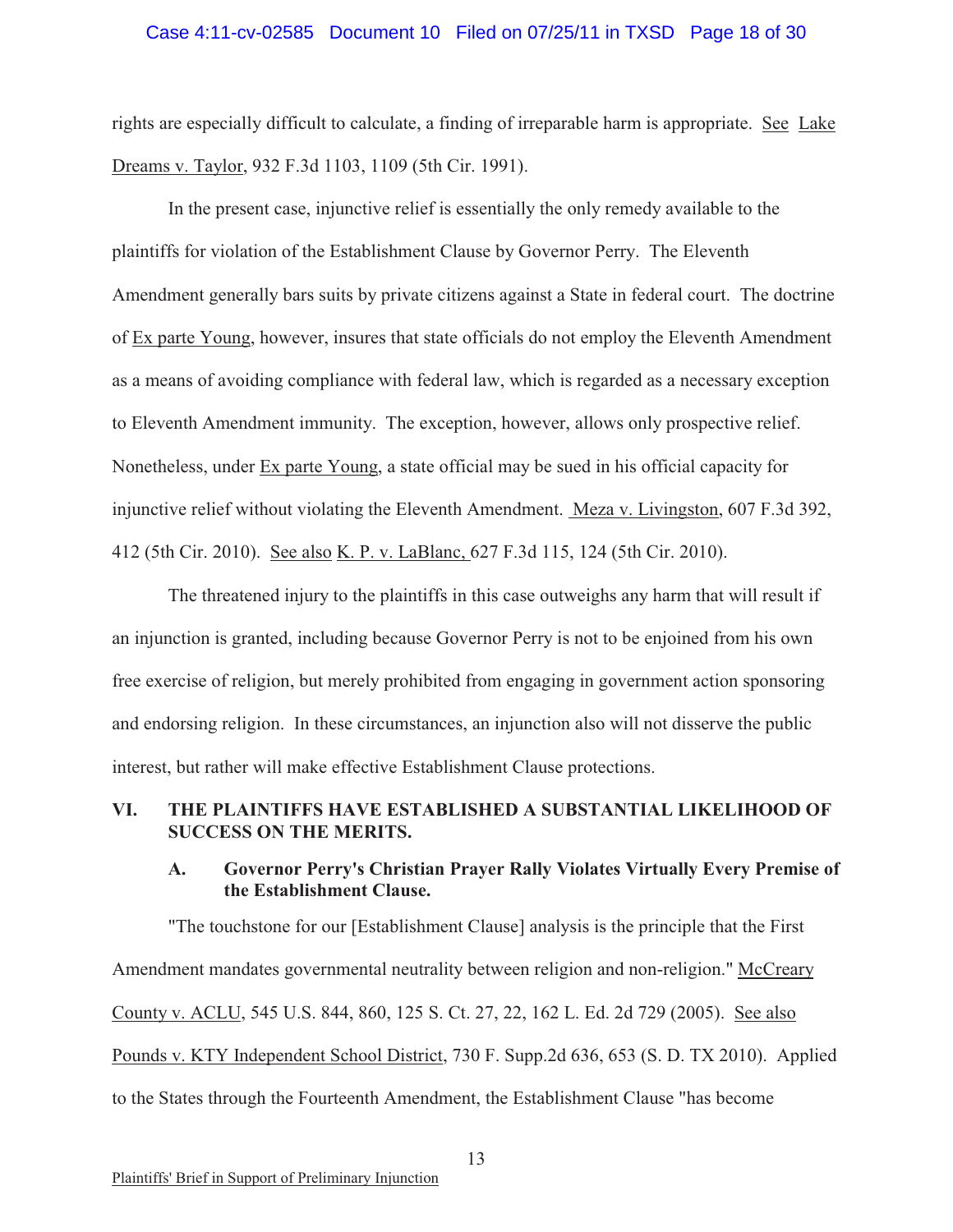#### Case 4:11-cv-02585 Document 10 Filed on 07/25/11 in TXSD Page 19 of 30

synonymous with the proposition that neither the federal nor a state government, nor their entities, may 'promote or affiliate ... with any religious doctrine or organization, may not discriminate among persons on the basis of their religious beliefs and practices ... and may not involve itself too deeply in such an institutions' affairs." County of Allegheney v. American Civil Liberties Union-Greater Pittsburgh Chapter, 492 U.S. 573, 590-91, 109 S. Ct. 3086, 106 L. Ed. 2d 472 (1989). The Amendment "guarantees religious liberty and equality to 'the infidel, the atheist or the adherent of a non-Christian faith such as Islam or Judaism.'" Id. at 590 (quoting Wallace v. Jaffree, 472 U.S. 38, 52, 105 S. Ct. 2479, 86 L. Ed. 2d 29 (1985)).

### 1. Larson v. Valente No Preference Test.

"The clearest command of the establishment clause is that one religious denomination cannot be officially preferred over another." Larson v. Valente, 456 U.S. 228, 244, 102 S. Ct. 1673, 72 L. Ed. 2d 33 (1982). This command is violated when, for example, the government elevates particular religious imagery, thus "demonstrating ... allegiance to a particular sect or creed," County of Allegheney, 492 U.S. at 603-05, or engages in favoritism, thus "failing to exercise governmental authority in a religiously neutral way." Board of Education of Kiryas Joel Village School District v. Grumet, 512 U.S. 687, 703, 114 S. Ct. 2481, 129 L. Ed. 2d 546 (1994). See also Croft vs. Perry, 624 F.3d 157, 165-66 (5th Cir. 2010).

Governor Perry's organization, sponsorship, promotion and endorsement of a Christian prayer rally in this case obviously fails the "no preference" test enunciated in Larson. The whole point of the prayer rally in this case is explicitly Christian. The Governor's promotion and endorsement of a communal prayer rally at Reliant Stadium not only discriminates against nonbelievers, but also evinces an unmistakable preference for the Governor's personal Christian faith. Governor Perry has expressly stated that his objective is to promote Christian prayer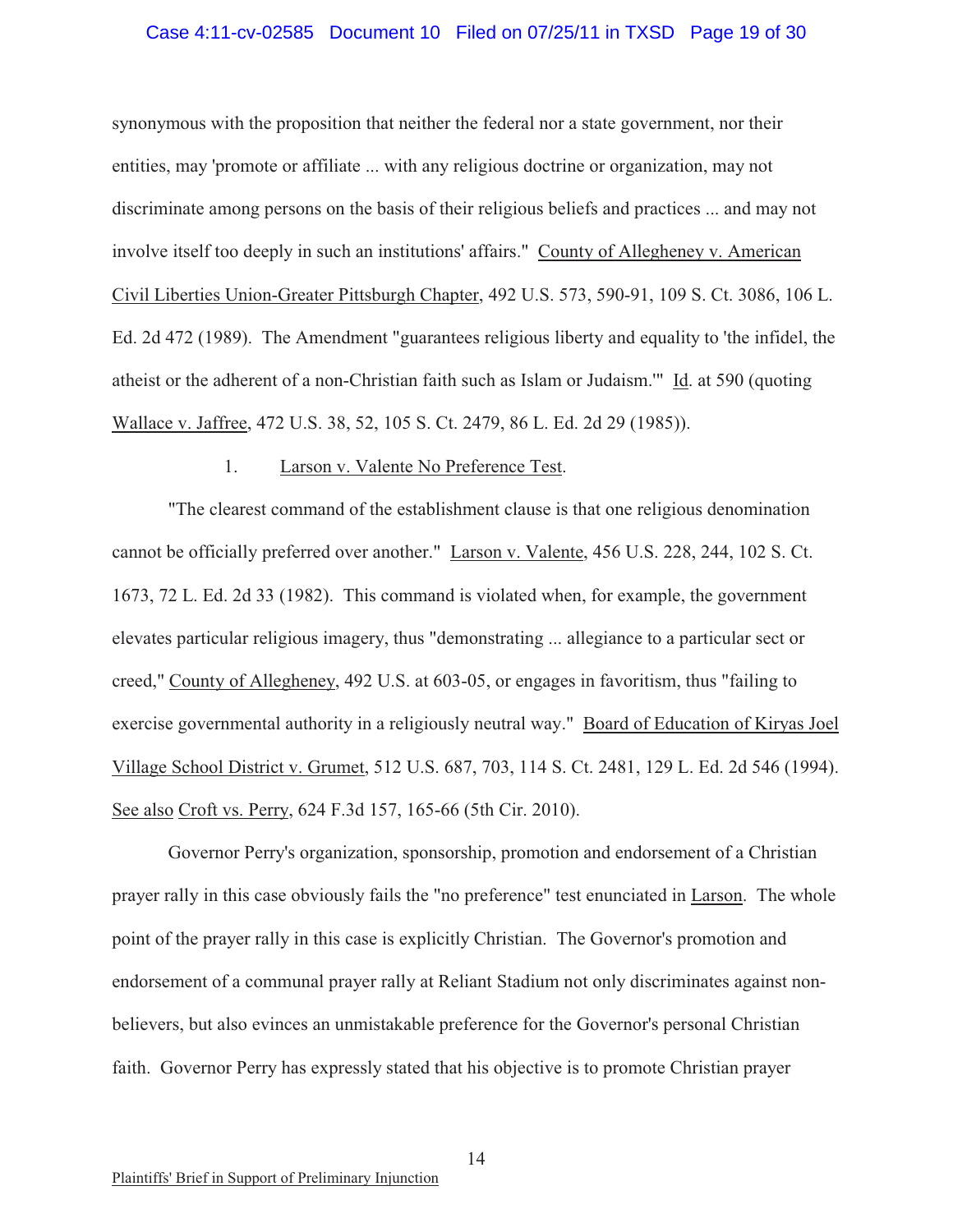#### Case 4:11-cv-02585 Document 10 Filed on 07/25/11 in TXSD Page 20 of 30

through Jesus Christ. The Governor's preference for religion over non-religion, moreover, is not a point of a debate: Governor Perry is expressly on public record in his promotion of religion through the exercise of his official capacity.

#### 2. A Christian Prayer Rally Violates the Lemon Test.

Under the Establishment Clause standards set out in Lemon vs. Kurtzman, 403 U.S. 602, 91 S. Ct. 2105, 29 L. Ed. 2d 745 (1971), governmental action must: (1) have a secular purpose; (2) have a primary effect that neither advances or inhibits religion; and (3) it must not foster an excessive government entanglement with religion. Id. at 612-13. If any of the three elements is absent, the government action violates the Establishment Clause. Pounds, 730 F. Supp.2d at 653, citing Comer vs. Scott, 610 F.3d 929 (5th Cir. 2010). The Fifth Circuit applies the Lemon test, moreover, as a "general framework for analyzing Establishment Clause challenges." Pounds, 730 F. Supp.2d at 653, citing Croft v. Perry, 562 F.3d 735, 742 (5th Cir. 2009).

Governor Perry's actions, including the initiation, promotion, sponsorship and endorsement of a Christian prayer rally, obviously fails the first Lemon prong. Governor Perry's actions are premised on his stated assertion that Christian religious beliefs hold the key to the problems facing government officials. Governor Perry's actions indicate an abnegation of secular purpose.

Lemons' second prong asks whether, irrespective of the Governor's actual purpose, does "the practice under review in fact convey a message of endorsement or disapproval." Freiler vs. Tangipahoa Parish Board of Education, 195 F.3d 337, 346 (5th Cir. 1999). This analysis is similar to the "endorsement test" articulated by the Supreme Court. "Under either the second Lemon prong or the endorsement test, the Supreme Court has cautioned that a government practice may not aid one religion, aid all religions, or favor one religion over another." Freiler,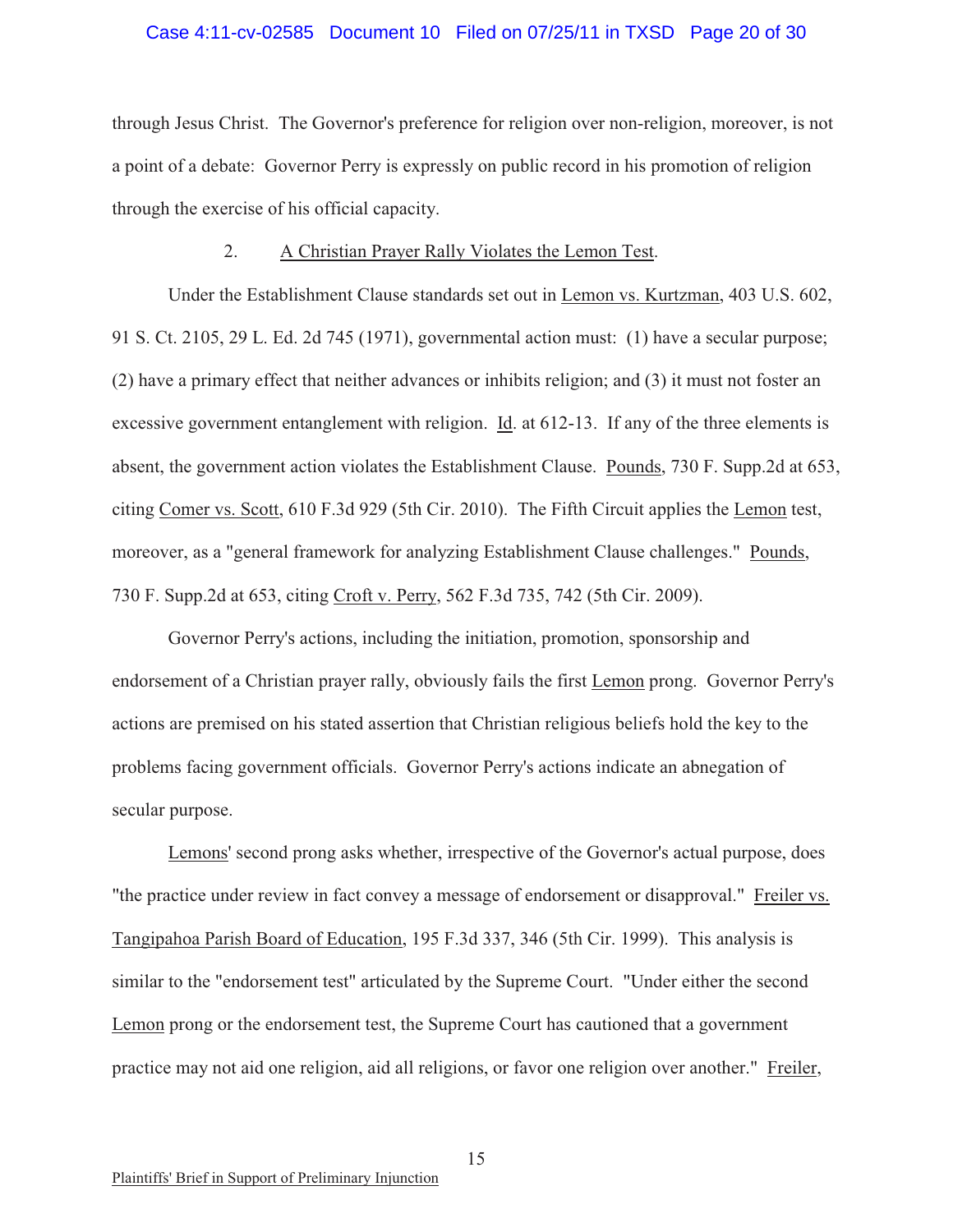#### Case 4:11-cv-02585 Document 10 Filed on 07/25/11 in TXSD Page 21 of 30

185 F.3d at 346, citing County of Allegheney, 492 U.S. at 605 ("whatever else the Establishment Clause may mean (and we have held it to mean no official preference even for religion over nonreligion), it certainly means at the very least that government may not demonstrate a preference for one particular sect or creed, including a preference for Christianity over other religions."). "Whether the key word is 'endorsement,' 'favoritism' or 'promotion,' the essential principle remains the same. The Establishment Clause at the very least, prohibits government from appearing to take a position on questions of religious belief or from 'making adherence to a religion relevant in any way to a person's standing in the political community." Pounds, 730 F. Supp.2d at 654, citing Allegheney, 492 U.S. at 593-94, quoting Lynch vs. Donnelly, 465 U.S. 668, 687, 104 S. Ct. 1355, 79 L. Ed. 2d 604 (1984) (O'Connor J., concurring).)"

Governor Perry's actions in this case, under either the primary effect or endorsement test, undeniably violate the Establishment Clause. The unambiguous statements by Governor Perry evidence that the prayer rally sponsored by the Governor is for the very purpose of promoting Christian religious beliefs as a solution to problems facing the State and the nation. The Governor's statements in his proclamation of a Day of Prayer and Fasting, which expressly references the prayer rally at Reliant Stadium, further supports the government's endorsement of religion. Governor Perry's video and audio invitations urging citizens to attend the prayer rally also establish the primary effect of the Governor's actions, as does his co-hosting of the prayer rally with an identifiably conservative evangelical Christian organization, i.e. the American Family Association. Finally, the reaction to the governor's actions indicate that reasonable observers, both those who support and oppose the Governor's prayer rally, perceive his actions as endorsing religion. For that very reason, in fact, the Governor's actions have become divisive, between religion and religion, and between religion and non-religion.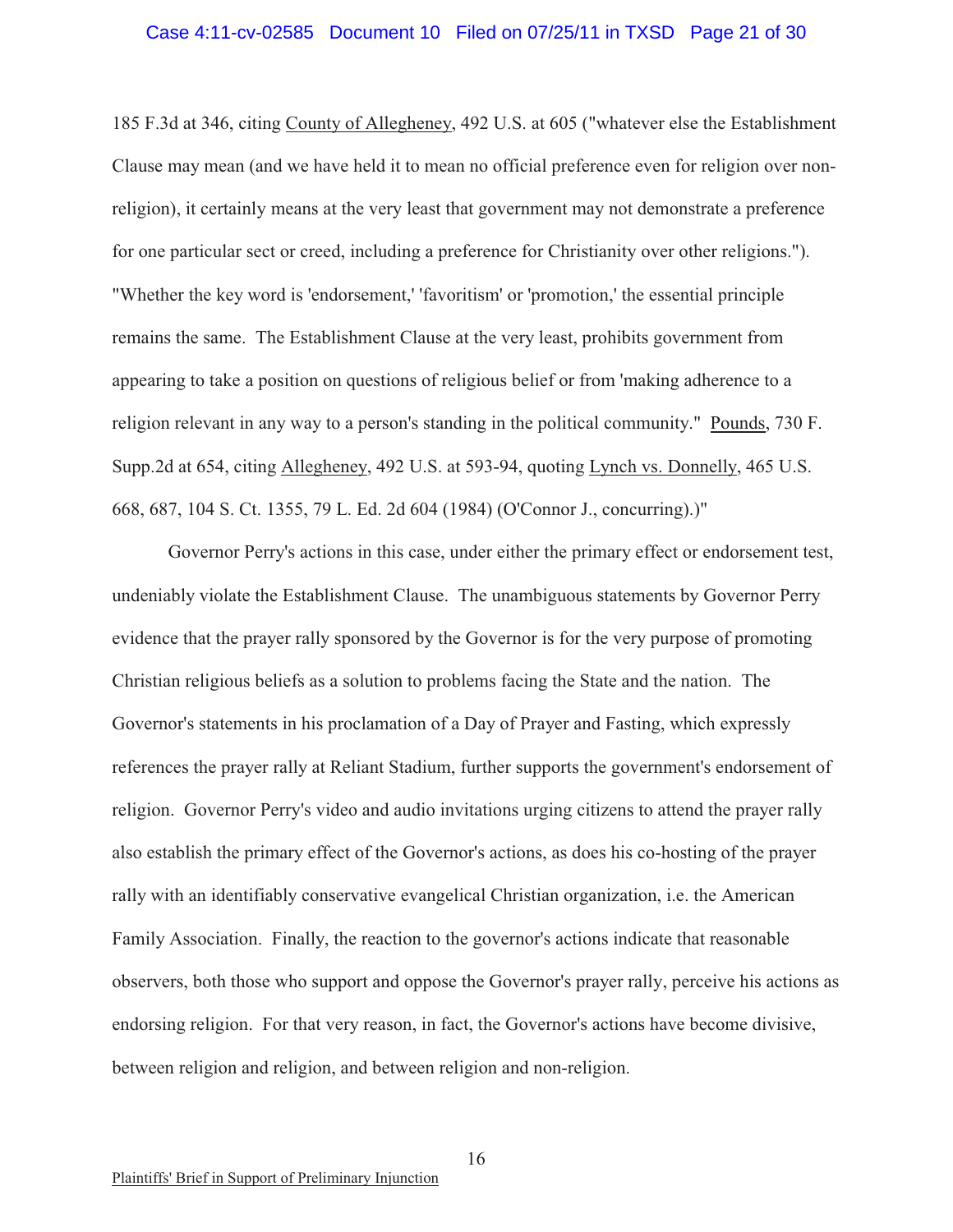#### Case 4:11-cv-02585 Document 10 Filed on 07/25/11 in TXSD Page 22 of 30

"Lynch v. Donnelly tells us that the government runs afoul of the Establishment Clause when it endorses a particular religious belief, because endorsement sends a message to nonadherents that they are outsiders, not fully members of the political community and an accompanying message to adherents that they are insiders, favored members of the political community." Croft, 624 F.3d at 169. This endorsement analysis is similar to the second prong of the Lemon test, under which the Court reviews government action to insure that conduct does not "in fact convey a message of endorsement or disapproval," thereby "aiding one religion, aiding all religions, or favoring one religion over another." Id. at 169, quoting Feiler, 185 F.3d at 346. Here, given the context of Governor Perry's actions, his promotion and sponsorship of a prayer rally, clearly fails under Lynch's endorsement test, and fails to satisfy Lemon's second prong.

Finally, Governor Perry's actions create an excessive government entanglement with religion, thereby violating the third Lemon prong. Governor Perry has actually teamed up with a specific religious viewpoint, espoused by the American Family Association, in promoting and sponsoring the prayer rally at Reliant Stadium on August 6. Governor Perry's own website links to the official website for the prayer rally, which is maintained by the American Family Association. The co-sponsoring organization, in turn describes its mission, objectives and guiding principles, in evangelical Christian terms. Governor Perry and the American Family Association, moreover, are both identified as hosts for the prayer rally, with Governor Perry identified as the "initiator" of the event.

No delineation exists between Governor Perry and the American Family Association in their promotion, sponsorship and endorsement of the August 6th prayer rally. By sponsoring a specific event in conjunction with an evangelical Christian organization, therefore, Governor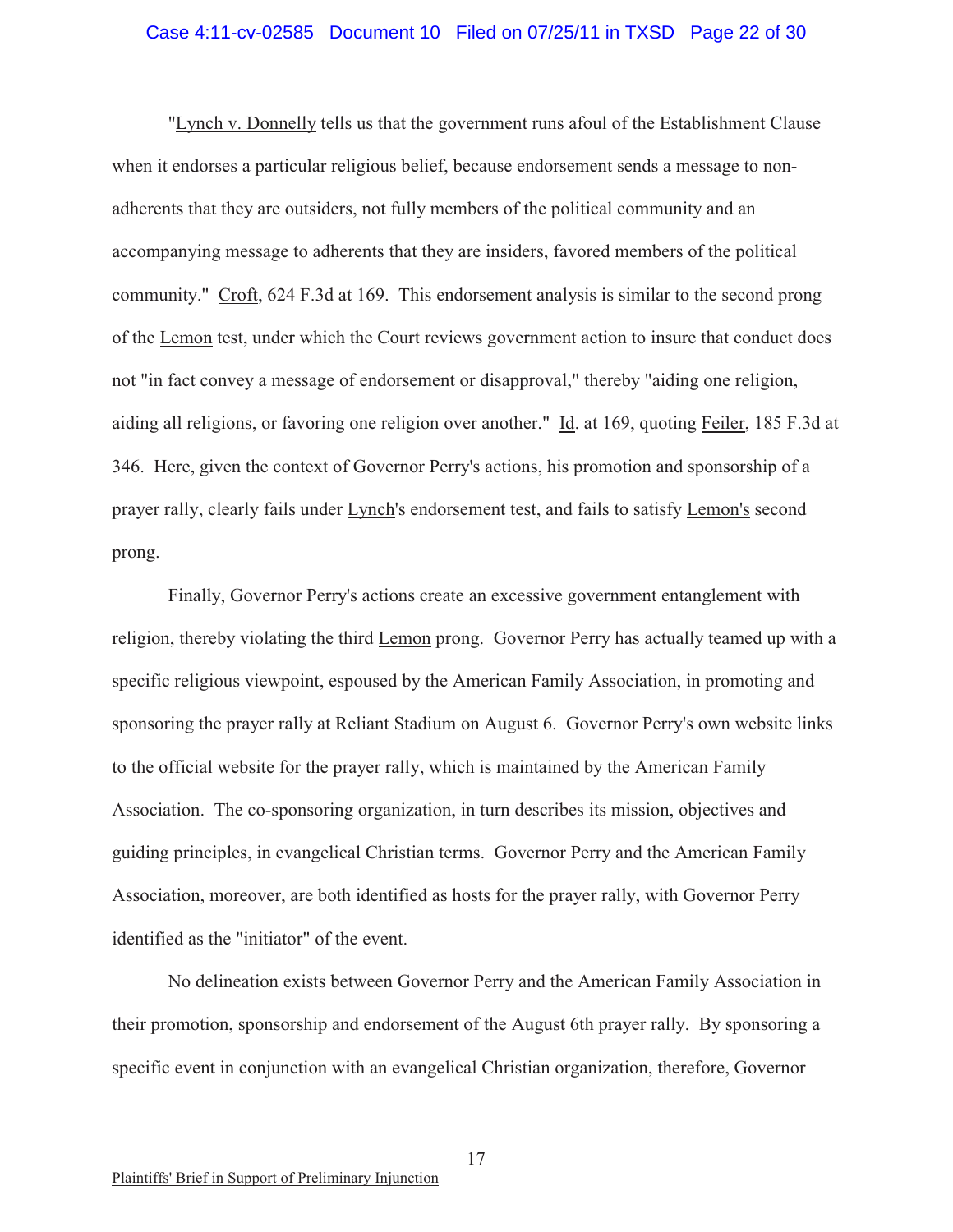#### Case 4:11-cv-02585 Document 10 Filed on 07/25/11 in TXSD Page 23 of 30

Perry has created an immutable entanglement between government and religion in this case. The Governor is using his office to promote a particular religious agenda, and by preferentially tagteaming with the American Family Association, he receives the benefit of having his own prayer rally financially underwritten by a favored proselytizer. When the boundaries between government and religion are so intertwined as in this case, the third prong of the Lemon test is decidedly violated.

### **B. Government Speech Endorsing Religion is Prohibited Under the Establishment Clause.**

This is not a case about free speech under the First Amendment, as Governor Perry has insinuated in public comments. Government speech endorsing religion is firmly prohibited under the Establishment Clause. The Fifth Circuit Court of Appeals has long acknowledged the "crucial difference between government speech endorsing religion, which the Establishment Clause forbids, and private speech endorsing religion, which the Free Speech and Free Exercise Clauses protect." Morgan v. Swanson, 627 F.3d 170, 182 (5th Cir. 2010), quoting Board of Education v. Westside Community School v. Mergens, 496 U.S. 226, 250, 110 S. Ct. 2356, 110 L. Ed.2d 191 (1990).

The United States Supreme Court also continues to recognize the distinction between government speech endorsing religion and other government speech. In Pleasant Grove v. Summum, 555 U.S. 460, 129 S. Ct. 1125, 1131-32 (2009), the Court recently acknowledged that although the Free Speech Clause of the First Amendment does not apply to government speech, this "does not mean that there are no restraints on government speech. For example, government speech must comport with the Establishment Clause."

Governor Perry, in the present case, has clearly engaged in government speech promoting and sponsoring the endorsement of religion. The Governor, of course, has gone even further in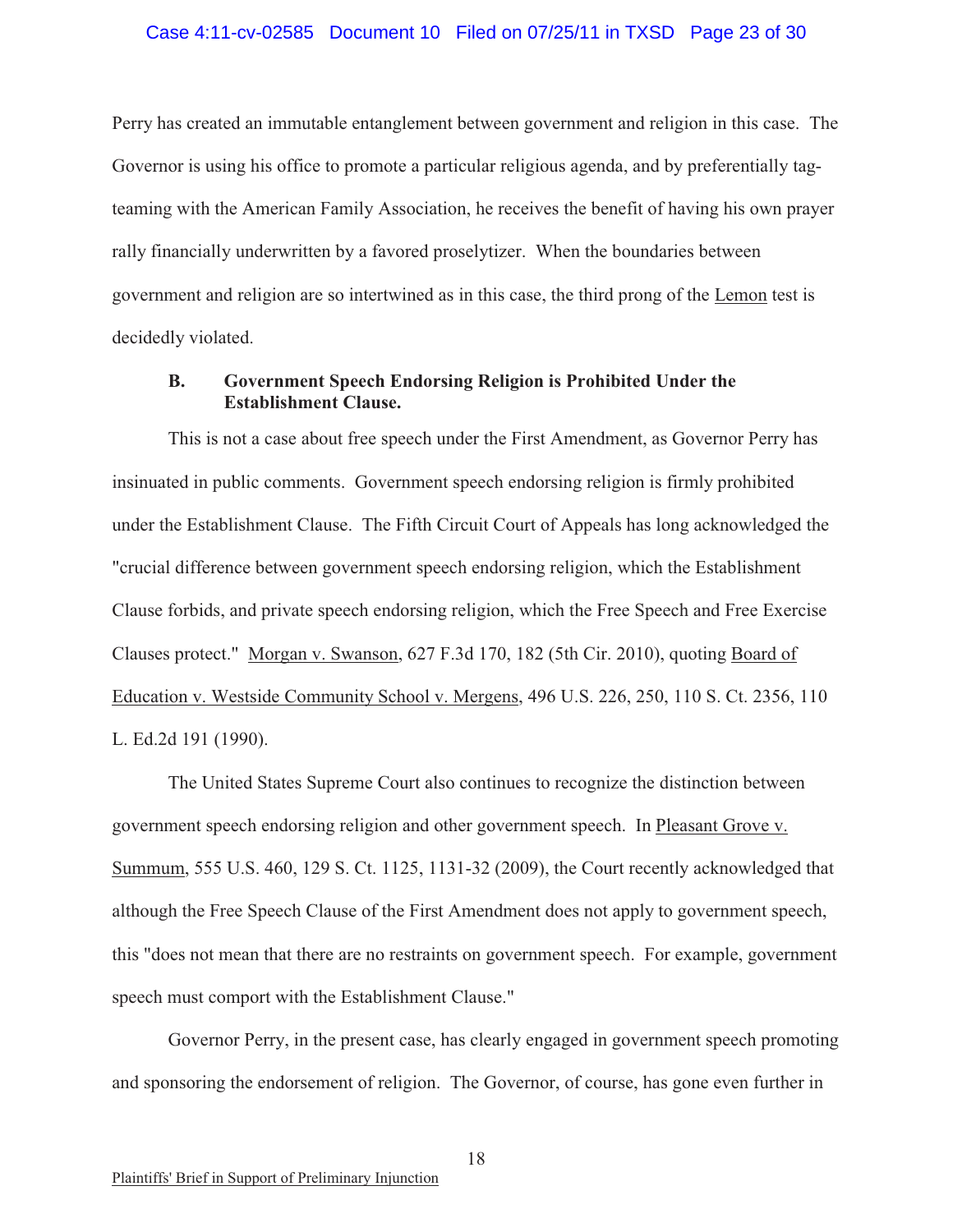#### Case 4:11-cv-02585 Document 10 Filed on 07/25/11 in TXSD Page 24 of 30

this case by organizing a specific religious extravaganza that is exclusionary of atheist and nonbelievers, as well as by exhorting citizens to specifically pray to the Lord Jesus Christ. Even to the extent that only the Governor's speech was at issue, however, an Establishment Clause violation would exist in this case. The Governor, in his official capacity, has expressed a preference and endorsement of religion over non-religion, and more particularly, of the Christian faith over all others. The Governor's speech is not protected in this instance by the Free Speech Clause of the First Amendment.

## **C. Actual Legal Coercion is Not a Required Element of an Establishment Clause Violation.**

Coercion is not a necessary element under the Establishment Clause, contrary to Governor Perry's "backup" response to his critics. The Supreme Court has consistently recognized that a violation of the Establishment Clause is not predicated on coercion. See County of Allegheney v. American Civil Liberties Union, 492 U.S. 573, 597 n. 47 (1989), citing Committee for Public Education and Religion Liberty v. Nyquist, 413 U.S. 756, 786 (1973). See also Engel v. Vitale, 370 U.S. 421, 430 (1962); Abington School District v. Schempp, 374 U.S. 203, 222-23 (1963); and Lee v. Weisman, 505 U.S. 577, 604-05 (1992) (J. Blackmun, concurring). In Allegheney, 492 U.S. at 597 n. 47, the Court expressly refused to reconsider its prior holdings and proceeded "to apply the controlling endorsement inquiry, which does not require an independent showing of coercion." See also Meltzer v. Board of Public Instruction of Orange County, Florida, 548 F.2d 559, 579 (5th Cir. 1977).

Governor Perry presumes incorrectly that he may initiate, promote, sponsor and endorse specific religious events with impunity as long as atheists and non-believers are not legally coerced to attend or to otherwise pray. The Establishment Clause prohibits governmental endorsement of religion every bit as much for events organized with and for political insiders. In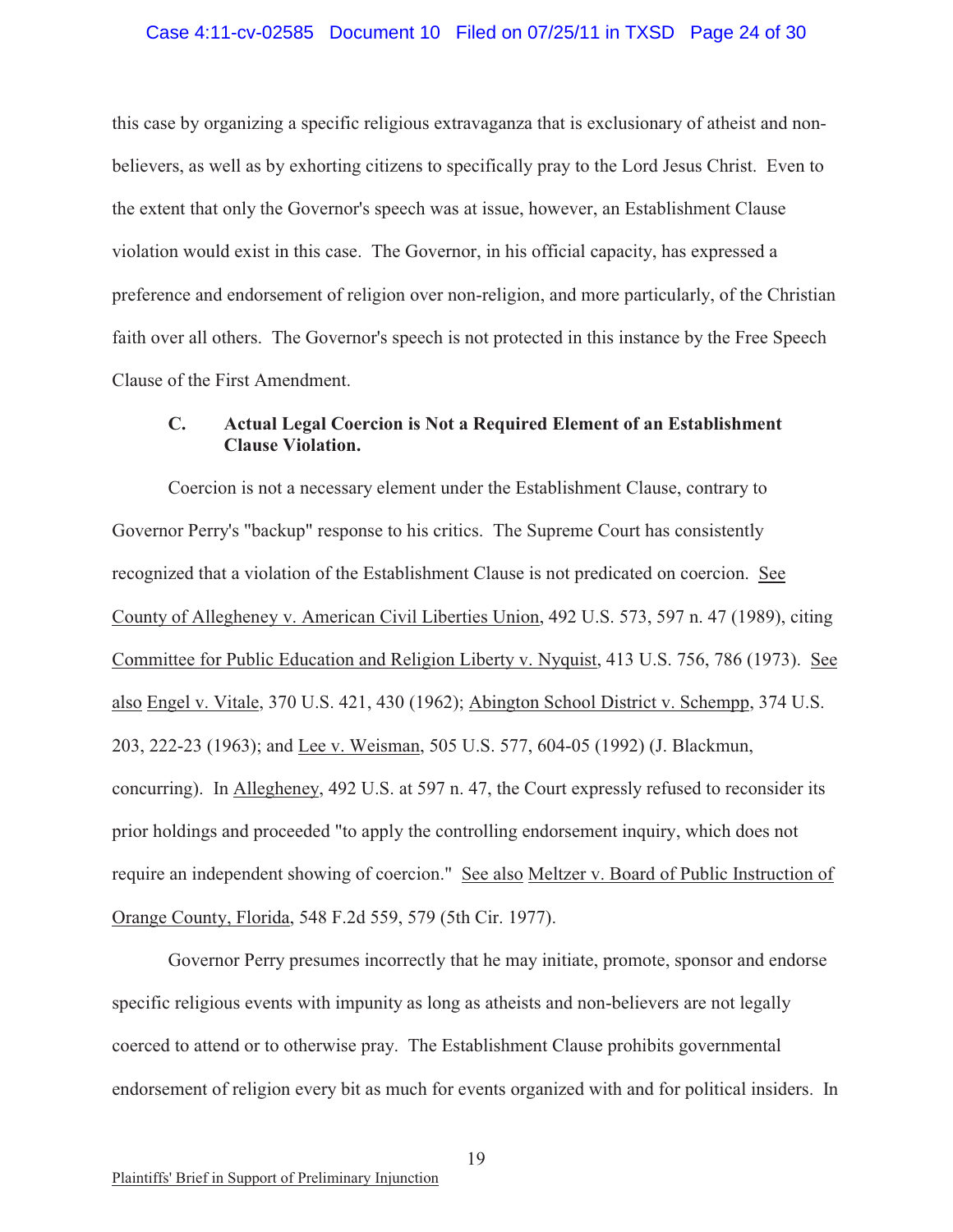#### Case 4:11-cv-02585 Document 10 Filed on 07/25/11 in TXSD Page 25 of 30

fact, the Governor's actions in this case make religion politically relevant, which is precisely one of the reasons for the Establishment Clause.

# **D. Governor Perry's Endorsement of Religion is Directed at the Individual Plaintiffs.**

"The use of governmental authority to encourage a sectarian religious view is a sufficient injury if directed toward the plaintiff." Washegesic v. Bloomingdale Public Schools, 33 F.3d 679, 682 (6th Cir. 1994). In the present case, Governor Perry has violated this maxim by publicly promoting and encouraging all citizens to attend an explicitly Christian prayer rally. The Governor has promoted and encouraged attendance at a specific religious event that he has sponsored, promoted and endorsed. The plaintiffs in this case, therefore, are intended targets for the Governor's Christian blandishments, including as recipients of unsolicited robo-calling that includes the Governor's personal invitation to the Christian prayer rally.

The rally, however, is intended for "praying folks," and more particularly, Christian churchgoers. As a result, the Governor's prayer rally discriminates against the plaintiffs by conditioning attendance on a willingness to engage in Christian prayer -- or at least to quietly tolerate such prayer.

The plaintiffs are made to feel like political outsiders and as second class citizens in the Texas political community as a result of Governor Perry's exclusive Christian prayer rally. There can be no doubt that this type of non-economic injury is one of the most serious consequences of discriminatory government action. Such injury accords a basis for judicial redress to those, like the plaintiffs, who are personally denied equal treatment by the challenged discriminatory conduct of Governor Perry. Their personal right to be treated with equal dignity and respect are implicated in this case by the Governor's Christian prayer rally, where religion is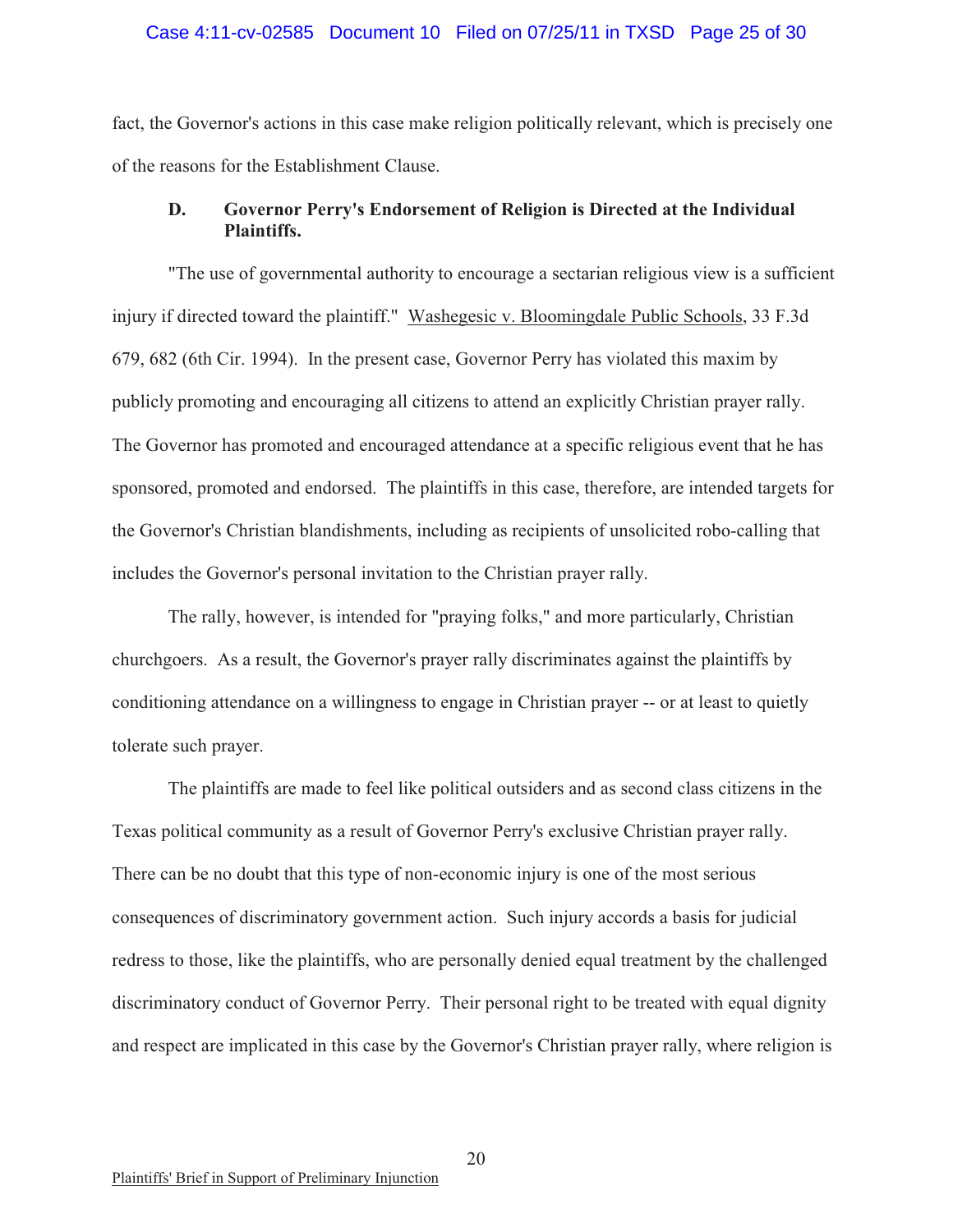#### Case 4:11-cv-02585 Document 10 Filed on 07/25/11 in TXSD Page 26 of 30

the sole criterion of governmental advocacy. Cf. City of Richmond v. J. A. Croson, 488 U.S. 469, 493, 109 S. Ct. 706, 102 L. Ed.2d 854 (1989).

The Supreme Court's equal protection jurisprudence is instructive in assessing the direct injury caused to the individual plaintiffs. When the government erects a barrier that makes it more difficult for members of one group to take advantage of an opportunity than it is for members of another group, an "injury in fact" occurs. The injury is the denial of equal treatment resulting from the imposition of the barrier. Here, Governor Perry's prayer rally scheduled for August 6 effectively and directly discriminates against atheists, freethinkers, agnostics, and even non-Christians, by promoting an event that is exclusively Christian in its design and intent.

The plaintiffs are part of the intended target of the Governor's speech promoting religion; they have been exposed to the Governor's encouragement that they engage in Christian prayer; they are obviously excluded from welcome participation at the prayer rally scheduled for August 6 on the basis of religious affiliation; and they have been made to feel like political outsiders. In these circumstances, the individual plaintiffs have sustained a direct and judicially redressable injury.

### **E. Governor Perry's Alignment with the American Family Association Preferentially Benefits FFRF'S Competitor.**

Governor Perry's alignment with the American Family Association does more than entangle the Governor in religion. By lending the prestige and credibility of the Governor's Office to the prayer rally co-hosted with the American Family Association, the Governor preferentially benefits FFRF's own competitor.

When the government takes a step that benefits one's rival and makes it easier for a rival to compete against another, the disadvantaged party has grounds to complain about such favoritism. Sherley v. Sebelius, 610 F.3d 69, 72 (D.C. Cir. 2010). Discriminatory treatment to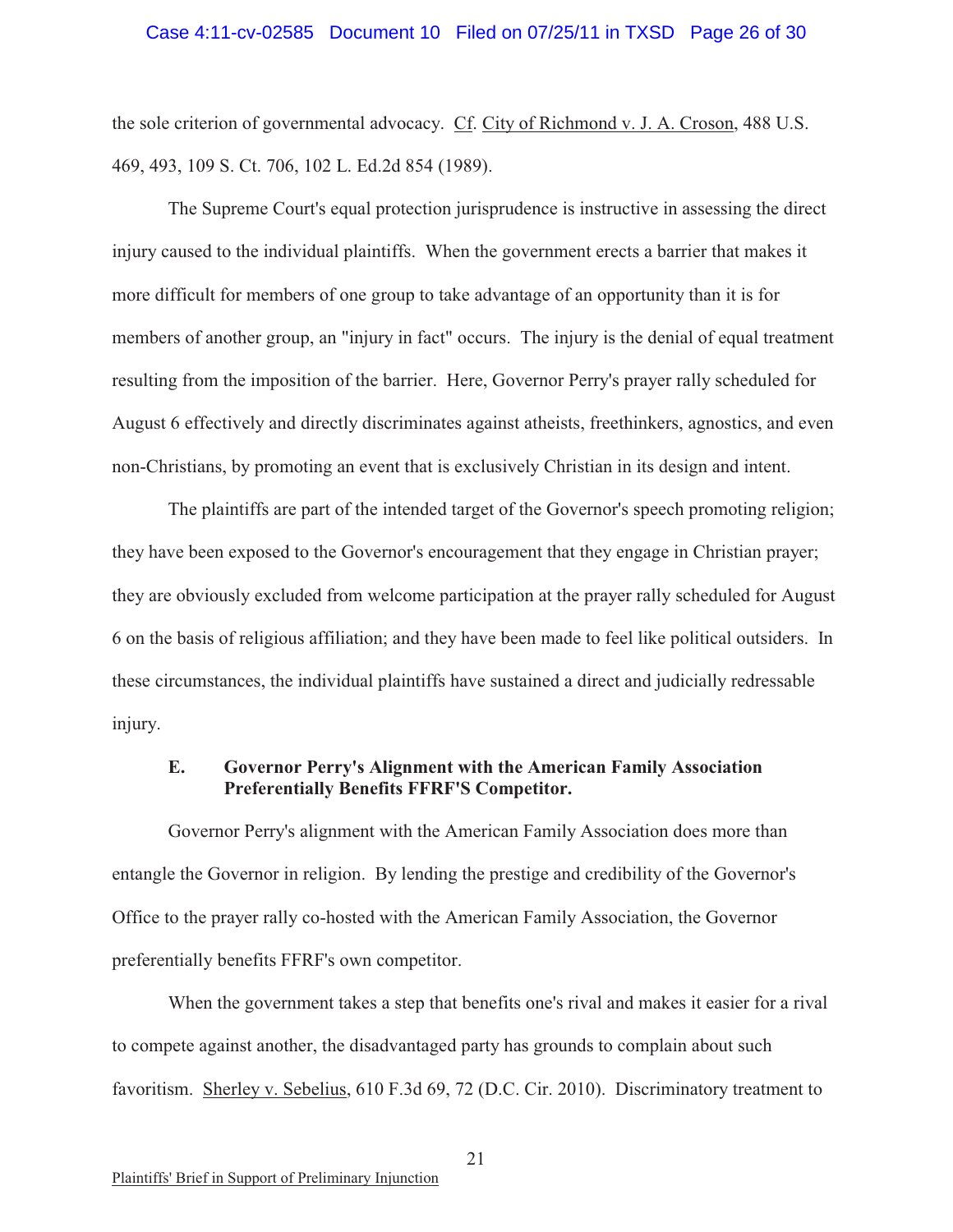#### Case 4:11-cv-02585 Document 10 Filed on 07/25/11 in TXSD Page 27 of 30

promote one viewpoint (Christian) is a harm that qualifies as an actual injury. Cf. Planned Parenthood of South Carolina v. Rose, 361 F.3rd 786, 790 (4th Cir. 2004).

This "level playing field" analysis, though typically seen in equal protection cases, also applies in First Amendment cases. Id. at 790. Just as a plaintiff claiming discrimination under the Fourteenth Amendment has standing to seek a level playing field, so too does a plaintiff claiming viewpoint discrimination under the First Amendment. Id. In short, where, as here, plaintiffs challenge governmental action on the ground that it promotes an opposing viewpoint above their own, they suffer a cognizable injury that is judicially redressable. Id.

The defendant cannot dispute that co-sponsoring a Christian prayer rally with a favored evangelical organization confers an advantage not available to FFRF. As a result, FFRF has a substantial likelihood of success on the merits of its own organizational claim that Governor Perry's actions preferentially confer a governmental advantage on the basis of religious criteria. Just as government speech endorsing religion is prohibited by the Establishment Clause, so too is governmental preference for a particular religious organization. FFRF is directly affected in this case by Governor Perry's discriminatory preference for religion, and for the American Family Association.

#### **VII. GOVERNOR PERRY'S ACTIONS IRREPARABLY HARM THE PLAINTIFFS.**

The plaintiffs' injuries in this case cannot be readily addressed with pecuniary damages. Their injuries, as a result, constitute irreparable harm for purposes of determining whether a preliminary injunction is appropriate. Tort law is solicitous of, among other things, a plaintiff's well-being. Contract law protects plaintiffs' business expectations. "But the Establishment Clause plaintiff is not likely to suffer physical injury or pecuniary loss. Rather 'the spiritual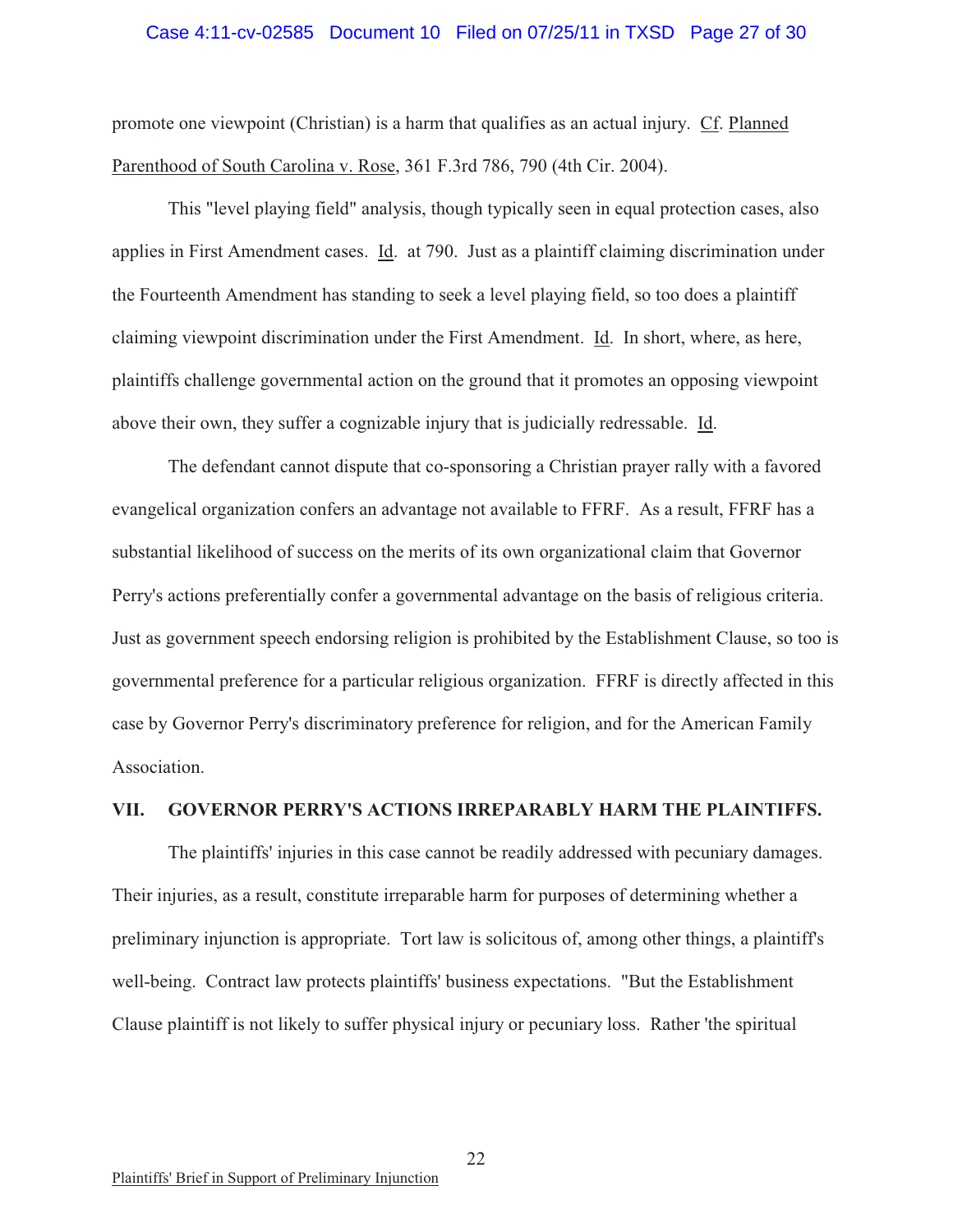#### Case 4:11-cv-02585 Document 10 Filed on 07/25/11 in TXSD Page 28 of 30

value-laden beliefs'of the plaintiffs are often most directly affected by an alleged establishment of religion." Suhre v. Haywood Co., 131 F.3d 1080, 1086 (4th Cir. 1997).

Damages also are not a practical remedy in this case because of Governor Perry's Eleventh Amendment immunity. Under the Ex parte Young doctrine, prospective injunctive relief is the only effective remedy available to these plaintiffs. Without a preliminary injunction, the plaintiffs will potentially have no meaningful remedy. Governor Perry's continued actions in promoting, sponsoring and endorsing the August 6th prayer rally, therefore, constitute irreparable harm.

# **VIII. GOVERNOR PERRY WILL NOT BE HARMED BY A PRELIMINARY INJUNCTION, NOR WILL THE PUBLIC INTEREST BE DISSERVED.**

Governor Perry will not be harmed by an injunction prohibiting him from continuing to promote, sponsor and endorse a Christian prayer rally. Governor Perry may still freely exercise his Christian faith, but he has no protectable interest in promoting and endorsing religion in his official capacity as Governor of Texas. The American Family Association, for its part, may proceed to sponsor and host the August 6th prayer rally as a private function without government sponsorship. That is how it should be according to the Establishment Clause.

The interest of the public will not be disserved if the prayer rally proceeds as a nongovernment event. The prestige and credibility of government is not intended to be used in support of religion, under the Establishment Clause. The combination of governmental support for religion is a dangerous mix, as frequently attested to by history. The public interest, therefore, is positively served by enjoining Governor Perry from aggressively advocating his personal Christian faith as a matter of official state policy.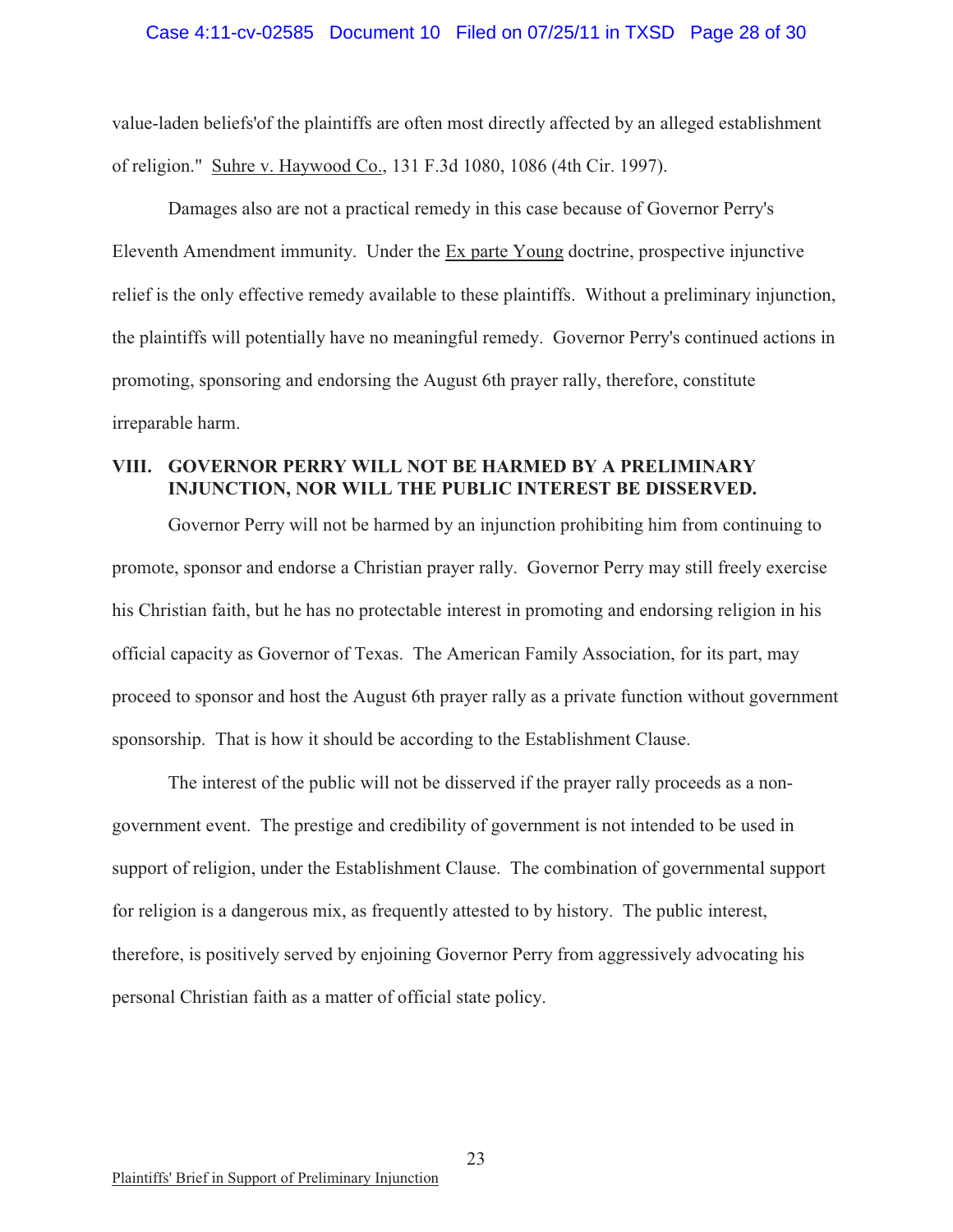#### **CONCLUSION**

The plaintiffs respectfully request the Court to issue a preliminary injunction prohibiting Governor Perry from further promoting, sponsoring and/or endorsing the August 6th prayer rally scheduled for Reliant Stadium in his official capacity as governor. The plaintiffs do not request the Court to enjoin Governor Perry from attending the event, but he should be enjoined from participating as a speaker in his official capacity.

Dated this 25th day of July, 2011.

Respectfully submitted,

LAW OFFICE OF RANDALL L. KALLINEN PLLC By:

*/s/ Randall L. Kallinen* Randall L. Kallinen, State Bar No. 00790995 Federal Bar No. 19417 511 Broadway Street Houston, Texas 77012 Telephone: (713) 320-3785 Facsimile: (713) 893-6737 E-mail: attorneykallinen@aol.com

BOARDMAN LAW FIRM By:

*/s/ Richard L. Bolton* Richard L. Bolton, Esq., Bar No. 1012552 Boardman, Suhr, Curry & Field LLP 1 South Pinckney Street, 4th Floor P. O. Box 927 Madison, Wisconsin 53701-0927 Telephone: (608) 257-9521 Facsimile: (608) 283-1709 E-mail: rbolton@boardmanlawfirm.com

ATTORNEYS FOR PLAINTIFFS